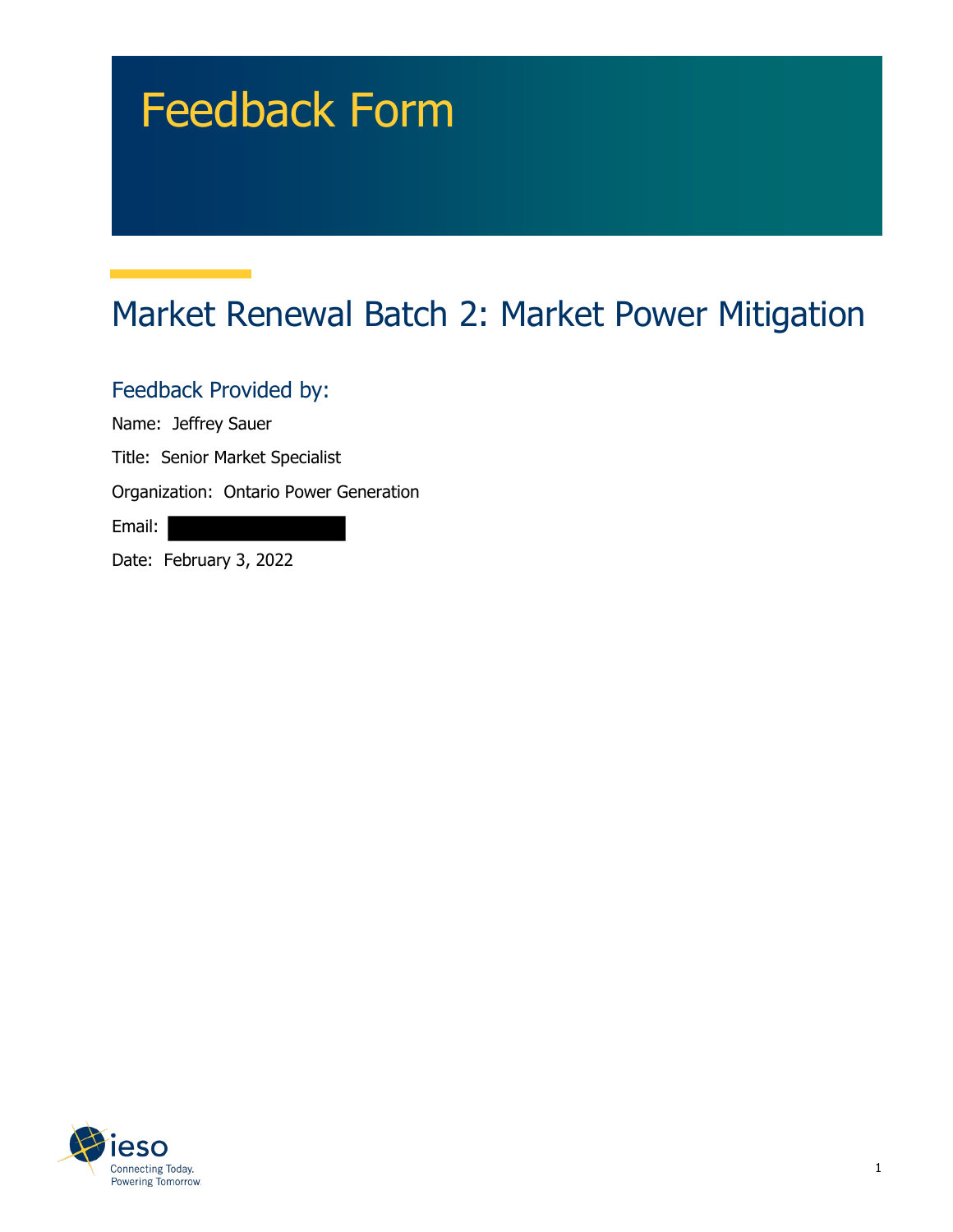#### Chapter 3 Changes

**Draft Market Rule / Section Feedback**

OPG has no comments on the proposed changes to Chapter 3 at this time.

#### Chapter 7 Changes

| <b>Draft Market Rule / Section</b>                                                                                                                                                                                                                                                                                                                                                 | <b>Feedback</b>                                                                                                                                                                                                                                                                                                                                                                                                                                                                                                                                                                                                                                                                                                                                         |
|------------------------------------------------------------------------------------------------------------------------------------------------------------------------------------------------------------------------------------------------------------------------------------------------------------------------------------------------------------------------------------|---------------------------------------------------------------------------------------------------------------------------------------------------------------------------------------------------------------------------------------------------------------------------------------------------------------------------------------------------------------------------------------------------------------------------------------------------------------------------------------------------------------------------------------------------------------------------------------------------------------------------------------------------------------------------------------------------------------------------------------------------------|
| 22.1.5 The IESO shall not register an energy<br>offer reference level or an operating reserve<br>offer reference level that does not<br>monotonically increase in quantity, regardless<br>of a resource's short-run marginal costs.                                                                                                                                                | 22.1.5 identifies that reference levels must be<br>monotonically increasing. In the event that only a<br>subset of a resource's PQ pairs fails the conduct and<br>impact test, how does the calculation engine ensure<br>that the resulting mitigated offer curve is<br>monotonically increasing? In other words, can<br>mitigated offers violate the monotonically increasing<br>requirement when combined with the unmitigated<br>portion of an offer?                                                                                                                                                                                                                                                                                                |
| 22.2.1 "The IESO shall determine the following<br>reference levels for financial dispatch data<br>parameters, by month or season if applicable:<br>22.2.1.1 energy offer reference level;<br>22.2.1.2 one speed no-load offer reference<br>level per thermal state;"                                                                                                               | Under what circumstances would a reference level<br>change monthly? Please provide examples.<br>Additionally, OPG notes that 22.2.1.2 requires the<br>IESO to determine speed no-load offer reference<br>levels for each thermal state of a resource. While<br>OPG notes this is consistent with table 4-1 in the<br>MPM DES 26.0, OPG is unsure how the concept of<br>thermal state-dependent speed no-load reference<br>levels would be practically implemented. Further,<br>neither the thermal resource "Workbooks" nor MM<br>14.2 refer to "one speed no-load offer reference<br>level per thermal state." Please clarify and provide<br>rationale as to how thermal state-dependent speed<br>no-load reference levels will be used going forward. |
| 22.2.3 "If a market participant fails to provide<br>the information or supporting documentation<br>required by the IESO pursuant to section<br>22.1.3, the IESO may register a value of \$0 for<br>a reference level determined pursuant to<br>section 22.2.1, other than an operating reserve<br>offer reference level, for which the IESO may<br>register a value of \$0.10/MW." | If the IESO finds the documentation submitted by a<br>participant to be deficient, what is the process for<br>the participant to provide documentation and<br>remedy the deficiency?<br>The section states that the IESO "may" register a<br>value of \$0.10/MW. Under what circumstances will<br>the IESO, having found the documentation<br>insufficient, register a value other than \$0.10/MW?                                                                                                                                                                                                                                                                                                                                                      |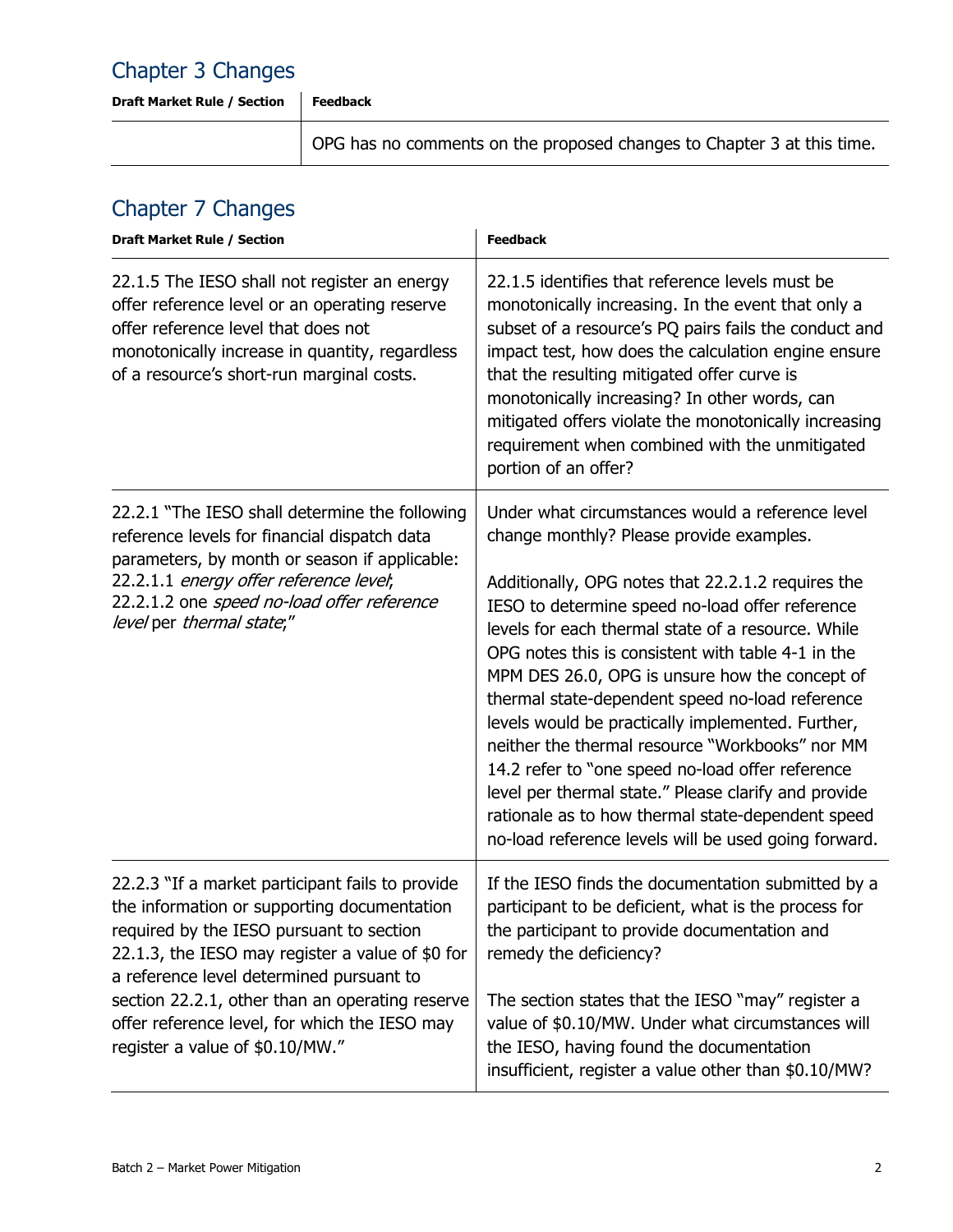| <b>Draft Market Rule / Section</b>                                                                                                                                                                                                                                                                                                                                                                         | <b>Feedback</b>                                                                                                                                                                                                                                                                                                                                                                                                                                                                                                                                                                                                                 |
|------------------------------------------------------------------------------------------------------------------------------------------------------------------------------------------------------------------------------------------------------------------------------------------------------------------------------------------------------------------------------------------------------------|---------------------------------------------------------------------------------------------------------------------------------------------------------------------------------------------------------------------------------------------------------------------------------------------------------------------------------------------------------------------------------------------------------------------------------------------------------------------------------------------------------------------------------------------------------------------------------------------------------------------------------|
| 22.3.1 "The IESO shall determine the following<br>reference levels for non-financial dispatch data<br>parameters, by month or season if applicable,<br>for each resource that meets the<br>requirements"                                                                                                                                                                                                   | The section lists parameters that are not applicable<br>to all resource types. OPG proposes a modification to<br>"for each qualified resource that meets the<br>requirements"                                                                                                                                                                                                                                                                                                                                                                                                                                                   |
| 22.4.2 "For a resource that has registered a<br>primary fuel type of gas, oil, steam, or biomass,<br>and which is not eligible to submit start-up<br>offers and speed-no-load offers as hourly<br>dispatch data into the day-ahead market and<br>real-time market, the IESO shall determine two<br>energy offer reference levels for that resource<br>in accordance with the applicable market<br>manual." | Under what conditions would a non-quick start<br>resource be ineligible to submit start up and SNL<br>offers into DA and RT markets?<br>Please clarify what the "two energy offer reference<br>levels" refer to, and identify which market manual<br>section details this process.                                                                                                                                                                                                                                                                                                                                              |
| 22.4.3 "the IESO shall determine a set of<br>reference levels for the lower-cost profile and<br>the higher-cost profile"                                                                                                                                                                                                                                                                                   | Changes to fuel prices could cause the "lower-cost"<br>profile to be more expensive than the "higher-cost"<br>profile. OPG proposes renaming these categories in<br>more neutral terms.<br>Does each set of higher/lower-cost reference levels<br>consist of distinct start-up, speed no-load, and<br>energy offer reference levels?<br>Does 22.4.3 apply to all resource types, including<br>hydroelectric? As an example, does the higher cost<br>profile produced by including the "Forebay Refill<br>Opportunity Cost" as outlined in MM 14.2 section<br>6.4.5 fall under the procedures described in 22.4.4<br>and 22.5.5? |
| 22.5.1 "Once the IESO has registered a<br>reference level for a resource, the IESO shall<br>not change that reference level unless:<br>22.5.1.7 more than two years have passed<br>since the reference level was established or last<br>updated, whichever is later."                                                                                                                                      | Does the IESO intend to review reference levels<br>every two years? Preparing for a regular review of<br>reference levels would require substantial effort and<br>the establishment of internal processes by market<br>participants. OPG would appreciate as much detail<br>as possible on the IESO's planned review timelines<br>and processes.                                                                                                                                                                                                                                                                                |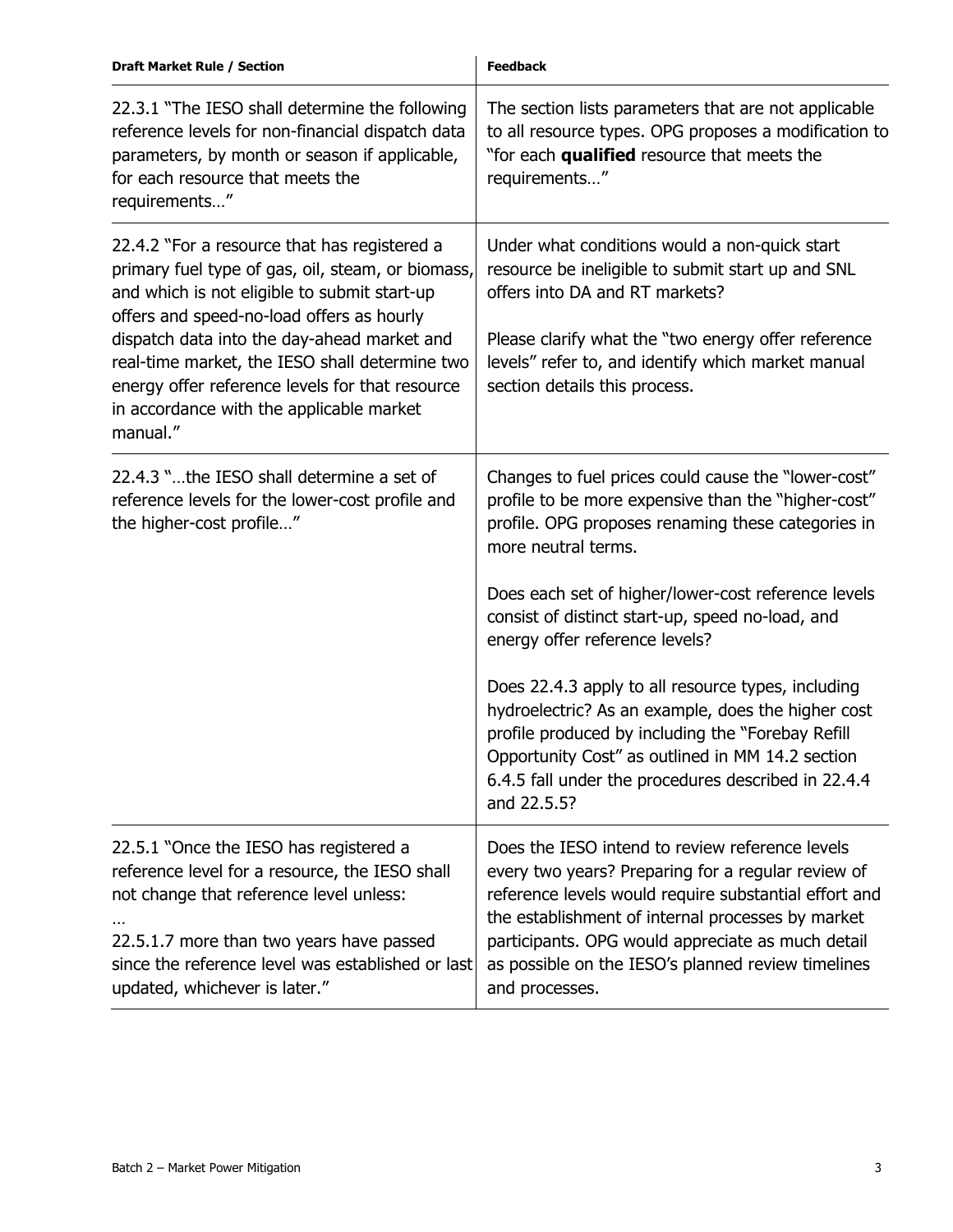| <b>Draft Market Rule / Section</b>                                                                                                                                                                                                                                                     | <b>Feedback</b>                                                                                                                                                                                                                                                                                                                                                                                                                                                                                                                                                                                                                                 |
|----------------------------------------------------------------------------------------------------------------------------------------------------------------------------------------------------------------------------------------------------------------------------------------|-------------------------------------------------------------------------------------------------------------------------------------------------------------------------------------------------------------------------------------------------------------------------------------------------------------------------------------------------------------------------------------------------------------------------------------------------------------------------------------------------------------------------------------------------------------------------------------------------------------------------------------------------|
| 22.5.2 "The IESO may, at any time, review the<br>supporting documentation submitted pursuant<br>to section 22.1.3 to verify that the reference<br>level determined is consistent with the<br>supporting documentation"                                                                 | Will the IESO notify the participant that a review is<br>underway? Does the IESO have the responsibility to<br>review any additional defenses of the documentation<br>made by the participant prior to the IESO amending<br>the reference level?                                                                                                                                                                                                                                                                                                                                                                                                |
| 22.5.4 "A market participant may request that<br>the IESO review one of its resources' reference<br>levels if the market participant believes the<br>reference level does not accurately describe the<br>short-run marginal costs or operational<br>characteristics of that resource." | As this process is governed by MM 14.2 section 3.3,<br>OPG proposes adding "in accordance with the<br>applicable market manual" to 22.5.4.                                                                                                                                                                                                                                                                                                                                                                                                                                                                                                      |
| 22.5.8 "The IESO shall temporarily revise the<br>reference level for the dispatch hours that were<br>the subject of a request made pursuant to<br>section 22.5.5 or 22.5.6 if the request met the<br>applicable deadline specified in section 22.5.7."                                 | While section 22.5.8 states that the IESO shall<br>temporarily revise the reference level if the request<br>met the applicable deadline, section 22.5.10 then<br>gives the IESO discretion to decline the request if<br>the IESO " is not satisfied" These two clauses<br>seem at odds with one another. Since no definition<br>of "temporarily" as used in 22.5.8 is given, the IESO<br>could conceivably replace the reference level as per<br>22.5.8, then immediately return to the reference in<br>force at the time of the request as per 22.5.10.<br>Without a definition of "temporarily", 22.5.7 and<br>22.5.8 have no real authority. |
| 22.5.10.3 "reject subsequent requests for the<br>resource made outside of 8:00 to 16:00 EDT for<br>30 days following the dispatch day"                                                                                                                                                 | OPG proposes amending this section to "up to 30<br>days".                                                                                                                                                                                                                                                                                                                                                                                                                                                                                                                                                                                       |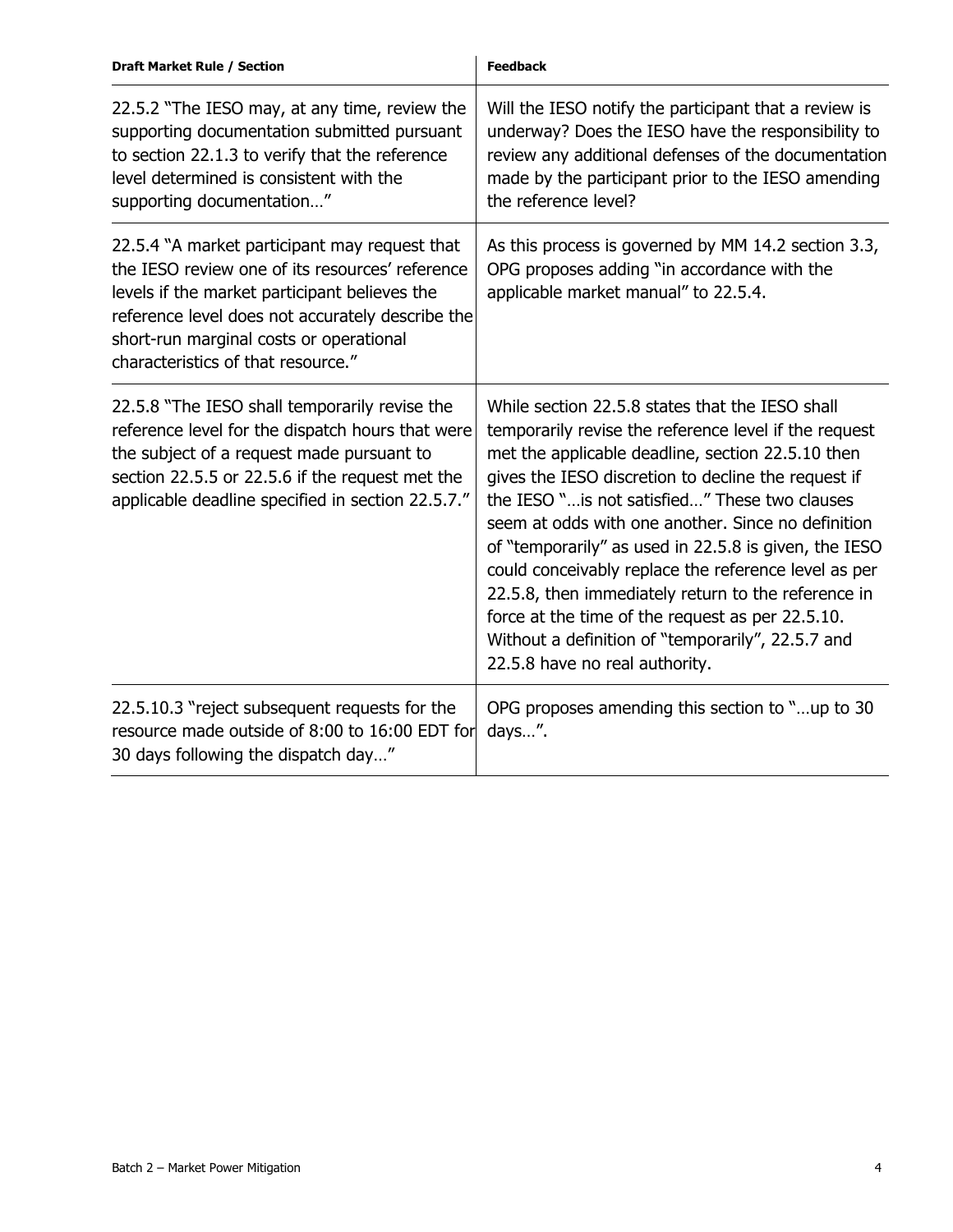| <b>Draft Market Rule / Section</b>                                                                                                                                                                                                                                | <b>Feedback</b>                                                                                                                                                                                                                                                                                                                                                                                                                                                                                                                                                                                                                                                                                                                                                                                                                  |
|-------------------------------------------------------------------------------------------------------------------------------------------------------------------------------------------------------------------------------------------------------------------|----------------------------------------------------------------------------------------------------------------------------------------------------------------------------------------------------------------------------------------------------------------------------------------------------------------------------------------------------------------------------------------------------------------------------------------------------------------------------------------------------------------------------------------------------------------------------------------------------------------------------------------------------------------------------------------------------------------------------------------------------------------------------------------------------------------------------------|
| 22.5.11<br>" within two business days after the dispatch<br>day for which use of the higher-cost profile                                                                                                                                                          | These sections refer to a settlement charge. What is<br>the basis of the settlement charges?                                                                                                                                                                                                                                                                                                                                                                                                                                                                                                                                                                                                                                                                                                                                     |
| reference levels was requested."                                                                                                                                                                                                                                  | While OPG acknowledges that the participant and<br>the IESO are to have agreed on the form and                                                                                                                                                                                                                                                                                                                                                                                                                                                                                                                                                                                                                                                                                                                                   |
| "If the market participant fails to provide the<br>documentation within the specified time or if<br>the IESO"                                                                                                                                                     | content of the documentation in advance,<br>participants should have a minimum of four business<br>days to provide such documentation. Especially in<br>the event that a participant has made requests for<br>multiple facilities, the proposed timeline of two<br>business days could be insufficient to gather<br>accurate and defensible documents. Depending on<br>the form of documentation agreed upon by the MP<br>and IESO (e.g., invoice, financial or plant reporting),<br>such a submission may take up to a month. OPG<br>also notes that other timelines in the Market Rules,<br>such as the Notice of Disagreement process, allow<br>participants up to four business days to submit<br>documentation (see Chapter 9 section 6.3.10).<br>In addition, OPG suggests revising the section for<br>clarity as follows: |
|                                                                                                                                                                                                                                                                   | "If the market participant fails to provide the<br>documentation within four business days the<br>specified time or if the IESO"                                                                                                                                                                                                                                                                                                                                                                                                                                                                                                                                                                                                                                                                                                 |
| 22.5.12 "The requirement in section 22.8.1 to<br>communicate a preliminary view to the relevant<br>market participant prior to registering a<br>reference level shall not apply to a reference<br>level registered pursuant to sections 22.5.1.4 or<br>22.5.1.6." | OPG suggests that there should be some statement<br>in this section that clearly stipulates that changes<br>are "preliminary views". A similar statement exists in<br>the "change reference quantity section" in 22.7.2.<br>With respect to 22.7.2, OPG suggests separating this<br>statement out into its own section.                                                                                                                                                                                                                                                                                                                                                                                                                                                                                                          |
| 22.8.4 "The IESO shall provide a consultant<br>engaged pursuant to section 22.8.1 or 22.8.2<br>with:<br>22.8.4.1 a statement of issues to be reviewed;"                                                                                                           | The MP should have equal input to the statement of<br>issues to be reviewed, as the IESO's framing of the<br>issue may not be aligned with the MP's.                                                                                                                                                                                                                                                                                                                                                                                                                                                                                                                                                                                                                                                                             |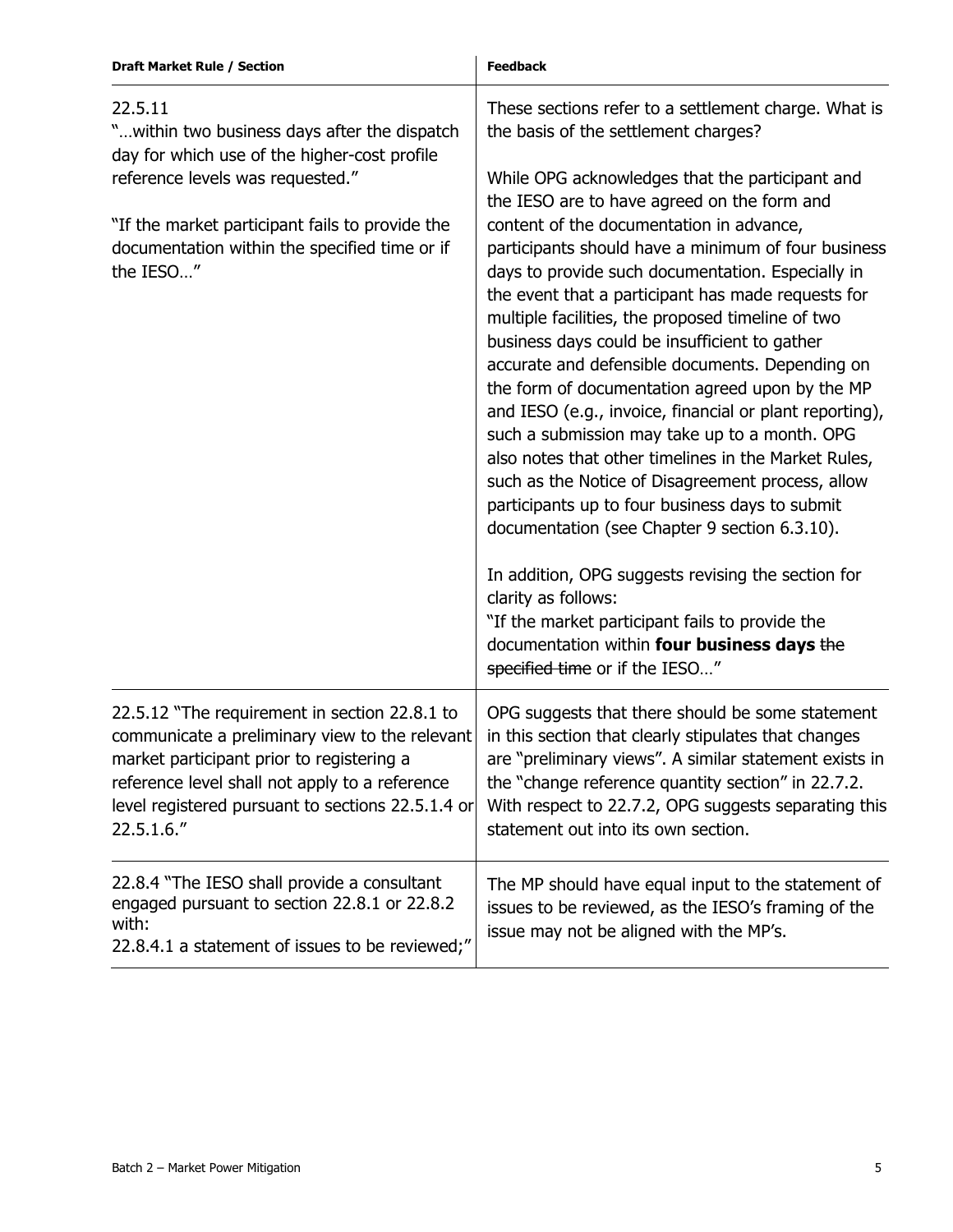| <b>Draft Market Rule / Section</b>                                                                                                                                                                                 | <b>Feedback</b>                                                                                                                                                                                                                               |
|--------------------------------------------------------------------------------------------------------------------------------------------------------------------------------------------------------------------|-----------------------------------------------------------------------------------------------------------------------------------------------------------------------------------------------------------------------------------------------|
| 22.8.5 "The IESO shall provide the market<br>participant with a copy of the consultant's<br>findings following receipt thereof."                                                                                   | OPG suggests that the Market Rules/Manuals should<br>establish standards of quality, transparency, and<br>completeness for the consultant's presentation of<br>findings.                                                                      |
|                                                                                                                                                                                                                    | Similarly, 22.8.6.5 identifies that the IESO can reject<br>a finding if the consultant "failed to provide reasons<br>for the finding". The rules/manuals should identify<br>expectations of sufficient reasoning on the<br>consultant's part. |
| 22.8.9 "The IESO and a market participant<br>may, at any time, agree to discontinue a review<br>and register the reference levels or reference<br>quantities that the market participant originally<br>requested." | Please clarify which set of reference levels or<br>quantities are referred to as those "originally<br>requested" by the MP.                                                                                                                   |
| 22.8.10 "The IESO may not apply a settlement<br>charge for subsequent reviews conducted as a<br>result of the IESO rejecting a finding"                                                                            | OPG suggests amending to "The IESO shall not<br>apply a settlement charge" The rule as written<br>gives the IESO unnecessary flexibility to apply a<br>settlement charge.                                                                     |
| 22.9.1.5 "a person or entity that is an affiliate<br>of the market participant, excluding affiliates of<br>the market participant that are controlled by<br>the market participant;"                               | Please clarify what is meant by "are controlled by<br>the market participant". OPG suggests expanding<br>22.9.1.5 to include a definition of the term<br>"controlled".                                                                        |
| 22.9.2 & 22.9.3                                                                                                                                                                                                    | OPG notes that both 22.9.2 and 22.9.3 include<br>requirements to designate the market control entity<br>for physical withholding (MCEPW) for a resource.<br>These sections should be harmonized to eliminate<br>any overlap.                  |
|                                                                                                                                                                                                                    | Additionally, while the definition of market control<br>entity (MCE) references entities disclosed pursuant<br>to 22.9.1, OPG feels it is unclear that this is the case<br>when reading 22.9.3. A helpful addition to 22.9.3<br>might be:     |
|                                                                                                                                                                                                                    | "a market participant shall designate any entities<br>disclosed pursuant to 22.9.1 as market control<br>entities  in accordance with the applicable market<br>manual."                                                                        |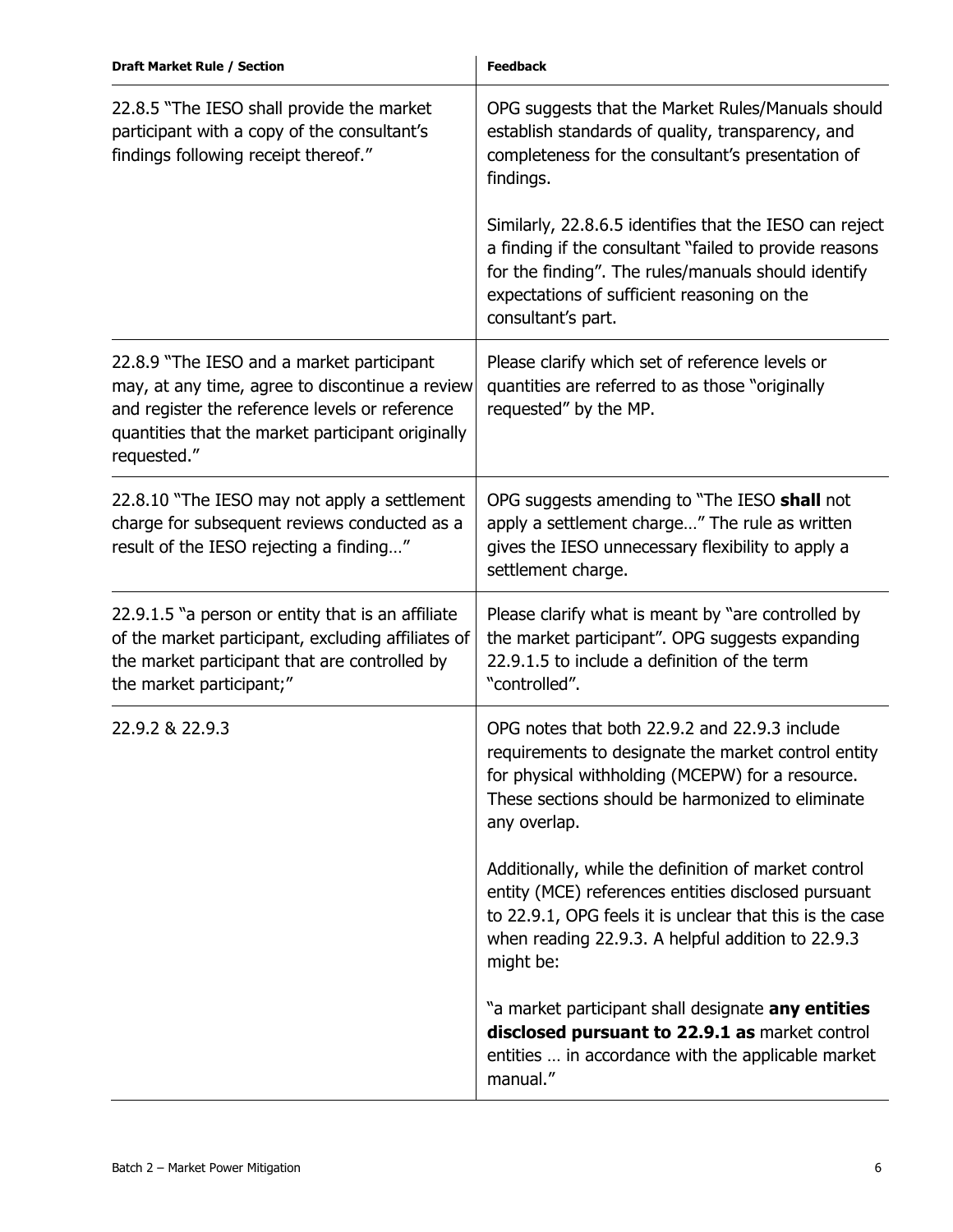| 22.10.1.1 "The IESO may designate an area as<br>a potential constrained area following or in<br>advance of relevant configuration changes on<br>the IESO-controlled grid, in accordance with the<br>applicable market manual."                                                                                                                             | The section identifies that the IESO may designate<br>constrained areas "in advance of" configuration<br>changes. While OPG acknowledges the value of<br>anticipating constraints, for the purposes of market<br>power mitigation, an area should not be designated<br>as constrained until such configuration changes have<br>actually occurred.                                                                                                                                                                                                                                                                        |
|------------------------------------------------------------------------------------------------------------------------------------------------------------------------------------------------------------------------------------------------------------------------------------------------------------------------------------------------------------|--------------------------------------------------------------------------------------------------------------------------------------------------------------------------------------------------------------------------------------------------------------------------------------------------------------------------------------------------------------------------------------------------------------------------------------------------------------------------------------------------------------------------------------------------------------------------------------------------------------------------|
| 22.10.2.1 "22.10.2.1 The IESO shall designate<br>a potential constrained area as a narrow<br>constrained area if the potential constrained<br>area was import constrained in more than 4%<br>of the hours in the previous 365 days in either<br>the day-ahead market or the real-time market,<br>as further specified in the applicable market<br>manual." | MM 14.1 section 2.2 identifies that in the RTM, if a<br>single interval is import constrained, the entire hour<br>will be considered constrained. OPG feels this would<br>lead to NCA's being too broadly applied. As an<br>example, a region in which one interval (i.e., 8% of<br>the hour) was import constrained for 4% of the<br>hours in the previous 365 days would be deemed an<br>NCA, despite the fact that this means the region was<br>constrained only 0.3% of the time. OPG proposes<br>that the IESO only consider an hour in RTM<br>constrained if the majority of intervals were import<br>constrained. |
|                                                                                                                                                                                                                                                                                                                                                            | OPG notes that the implications of 22.10.2.1 are not<br>readily apparent without a complete reading of MM<br>14.1 section 2.2. OPG feels that this rule (and<br>others) would benefit from Technical Panel review of<br>the Market Manuals, rather than just the Rules.                                                                                                                                                                                                                                                                                                                                                  |
| 22.10.2.4 "Designations made pursuant to<br>section 22.10.2.1 and changes published under<br>section 22.10.2.3 shall come into effect no<br>sooner than 30 days following the date of<br>publication."                                                                                                                                                     | Section 22.12.2 identifies when the IESO may<br>remove the designation of an intertie zone as<br>uncompetitive. For consistency, similar provisions<br>should be included for all constrained area<br>designations.                                                                                                                                                                                                                                                                                                                                                                                                      |
|                                                                                                                                                                                                                                                                                                                                                            | Further, MM 14.1 outlines the process for removing<br>such a designation for dynamically constrained<br>areas, but OPG is unclear how the same assessment<br>is performed for narrowly constrained areas.                                                                                                                                                                                                                                                                                                                                                                                                                |
| 22.11.1.2 "the intertie zone is able to provide<br>effective competitive discipline for market<br>participant behaviour."                                                                                                                                                                                                                                  | Assuming MM 14.1 defines the process for assessing<br>whether an intertie zone is able to provide effective<br>competitive discipline, 22.11.1.2 should be amended<br>to reference "the applicable market manual".                                                                                                                                                                                                                                                                                                                                                                                                       |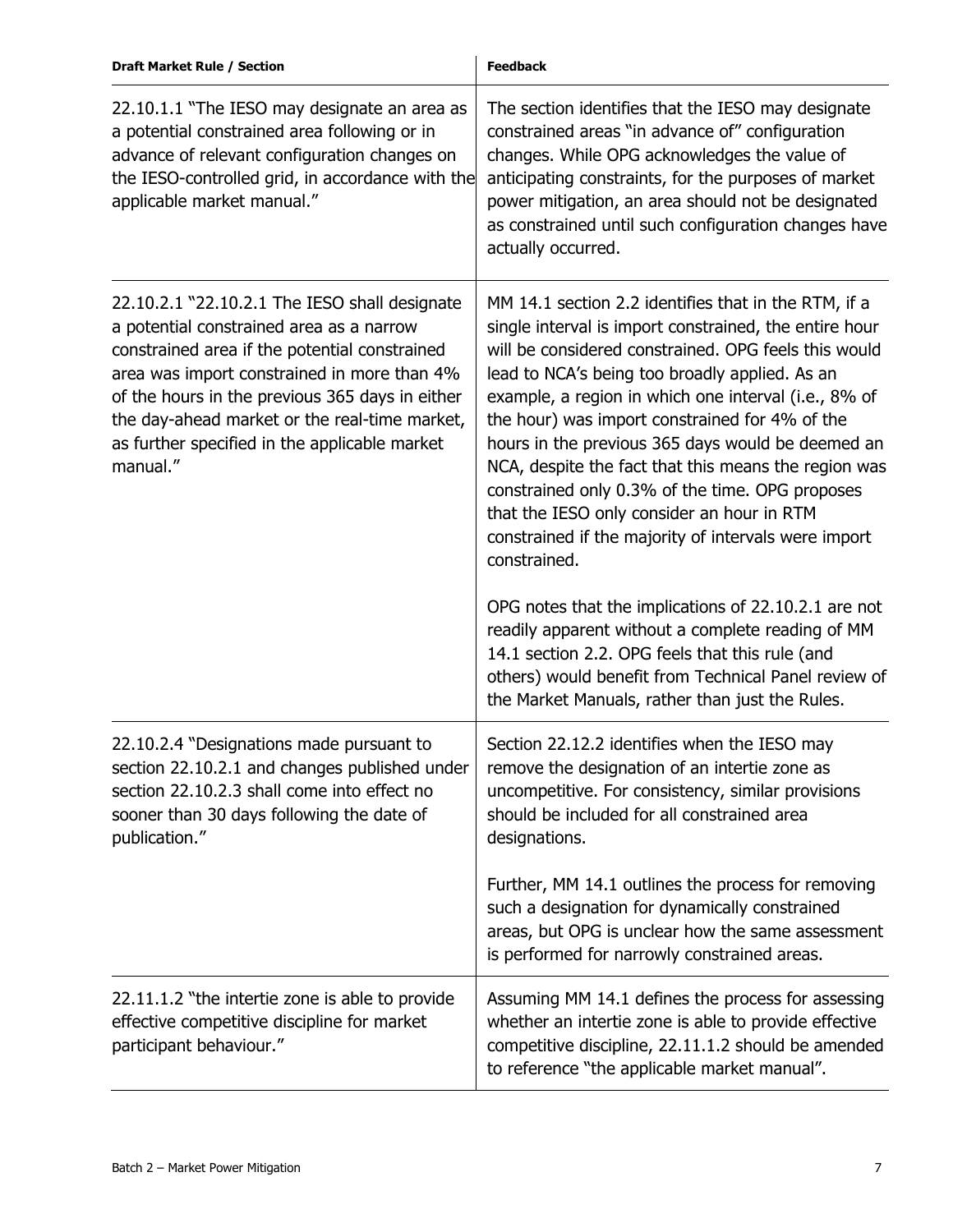| <b>Draft Market Rule / Section</b>                                                                                                                                                                                                                                                 | <b>Feedback</b>                                                                                                                                                                                                                                                                                                                           |
|------------------------------------------------------------------------------------------------------------------------------------------------------------------------------------------------------------------------------------------------------------------------------------|-------------------------------------------------------------------------------------------------------------------------------------------------------------------------------------------------------------------------------------------------------------------------------------------------------------------------------------------|
| 22.11.3 "A change to an intertie zone's<br>designation status shall take effect no earlier<br>than five business days following <i>publication."</i>                                                                                                                               | "Publication" is italicized, but is not a defined term<br>("publish" is). OPG suggests removing the italics.                                                                                                                                                                                                                              |
| 22.12.1.1 "a single market participant received<br>at least ninety percent of the day-ahead market<br>scheduled energy withdrawals or injections over<br>boundary entity resources connected to that<br>intertie zone in the day-ahead market in the<br>previous calendar quarter" | Please explain how this assessment is performed<br>directionally. That is, can an MP trigger the condition<br>if they have 90% of the scheduled injections and 5%<br>of the scheduled withdrawals?                                                                                                                                        |
|                                                                                                                                                                                                                                                                                    | Please confirm the meaning of "over boundary entity<br>resources connected to that intertie zone".                                                                                                                                                                                                                                        |
|                                                                                                                                                                                                                                                                                    | The term "day-ahead market" may be repeated<br>unnecessarily in this section.                                                                                                                                                                                                                                                             |
| 22.12.1.2 "the IESO reasonably determines that<br>effective competition in that intertie zone is or<br>is expected to be restricted."                                                                                                                                              | Similar to the above comment on 22.11.1.2, if the<br>criteria for determining whether competition is<br>expected to be restricted is outlined in the MM, this<br>section should reference it.                                                                                                                                             |
|                                                                                                                                                                                                                                                                                    | With respect to the forward-looking statement "is<br>expected to be restricted", does the IESO<br>contemplate a specific time horizon for the<br>assessment (e.g., competition is expected to be<br>restricted in the next two days)?                                                                                                     |
| 22.12.2 "The IESO may remove the designation<br>of an intertie zone as uncompetitive if the<br>intertie zone no longer meets any of the criteria<br>specified in section 22.12.1."                                                                                                 | The section gives the IESO discretion (i.e., "may",<br>rather than "shall"). OPG understands this wording<br>choice may be intended to avoid requiring a change<br>of designation when the change to the intertie is<br>expected to be short-lived. This is reasonable, but<br>OPG suggests adding language to clarify this<br>intention. |
| 22.12.5 "The IESO may review the intertie<br>zones designated as uncompetitive when a<br>material change in market trade, structure, or<br>regulation of external markets has occurred in<br>the neighbouring control area."                                                       | OPG suggests the term "material change in market<br>trade" should be defined.                                                                                                                                                                                                                                                             |
|                                                                                                                                                                                                                                                                                    | Both 22.12.4 and 22.12.5 refer to IESO review of<br>intertie zones already designated as uncompetitive.<br>Please identify when a zone not currently designated<br>as uncompetitive would be reviewed.                                                                                                                                    |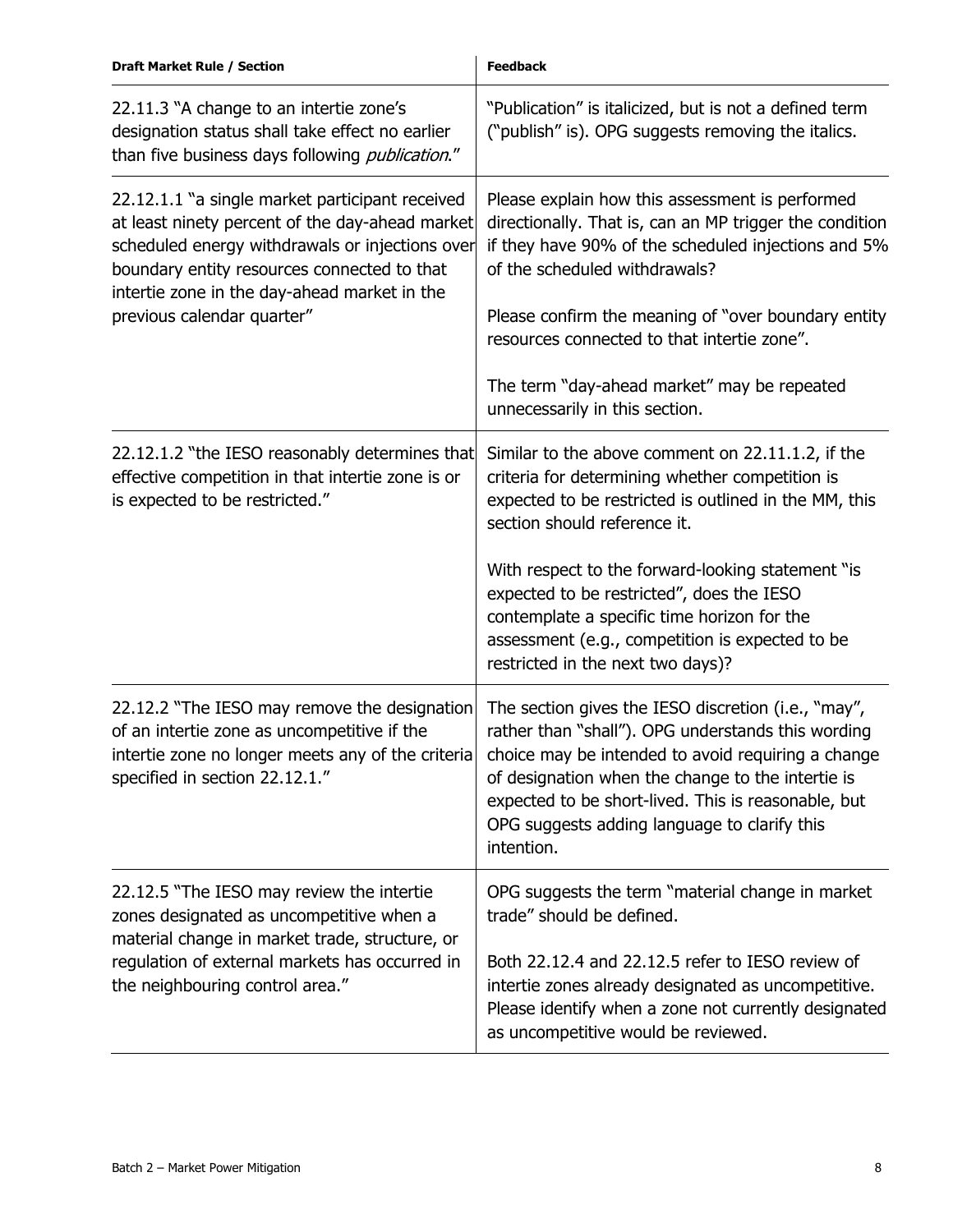| <b>Draft Market Rule / Section</b>                                                                                        | <b>Feedback</b>                                                                                                                                                                                                                           |
|---------------------------------------------------------------------------------------------------------------------------|-------------------------------------------------------------------------------------------------------------------------------------------------------------------------------------------------------------------------------------------|
| 22.13.1.5 "minimum loading point is greater<br>than 100% above the reference level value;"                                | In general, OPG proposes that all MPM thresholds<br>are defined more consistently as "[greater/less] than<br>[X] % of", unless not applicable. As an example,<br>22.13.1.5 could be re-written as:                                        |
|                                                                                                                           | "minimum loading point greater than 200% of the<br>reference level;"                                                                                                                                                                      |
|                                                                                                                           | OPG feels this would improve readability and clarity<br>of the rules.                                                                                                                                                                     |
| 22.14.1 "The IESO shall, for dispatchable<br>resources, apply a conduct test and impact test<br>for economic withholding" | Section 22.15.1 specifies that the IESO shall assess<br>"physical withholding of energy and operating<br>reserve", whereas 22.14.1 specifies more generally<br>"economic withholding". The sections should be<br>aligned for consistency. |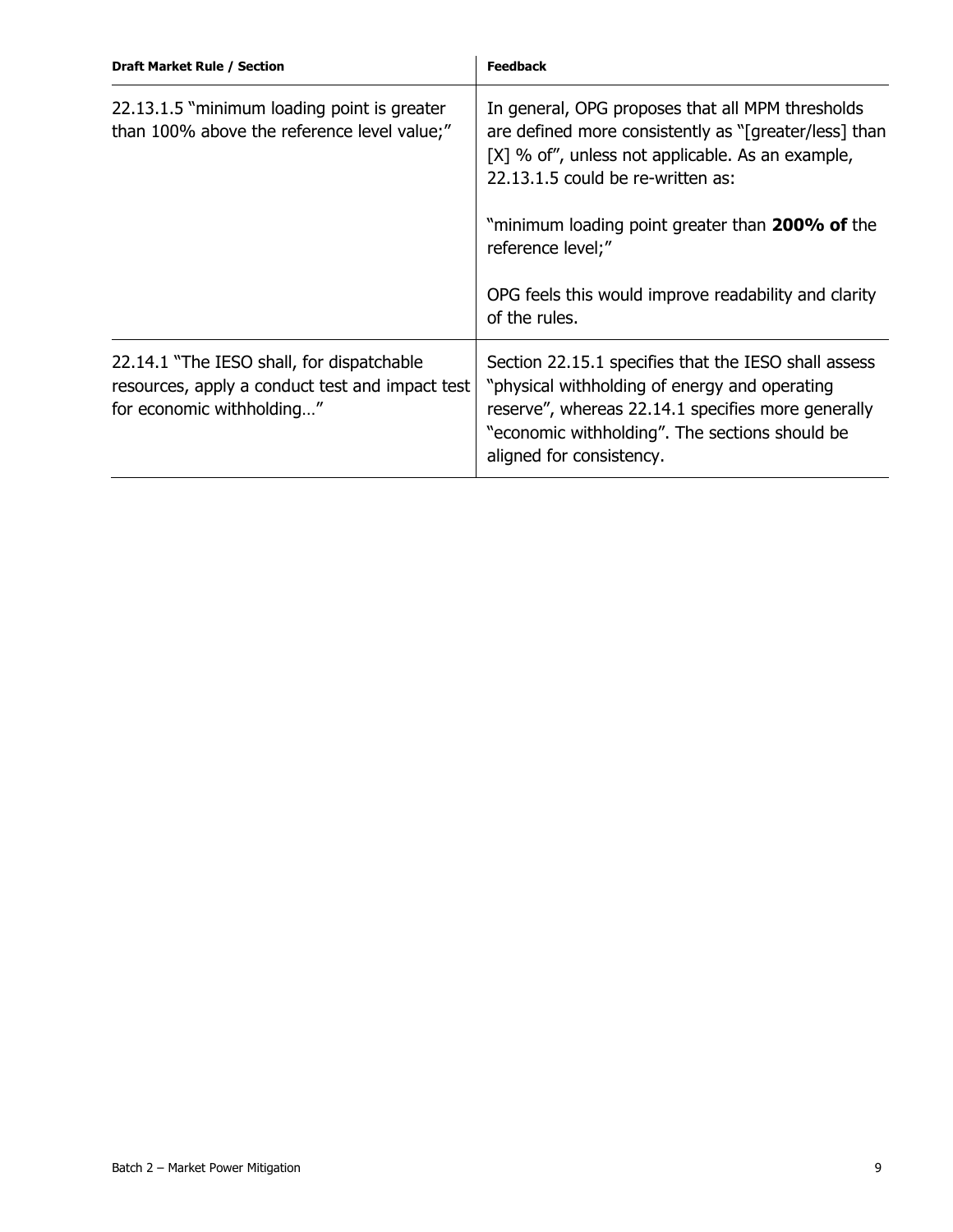| <b>Draft Market Rule / Section</b>                                                 | <b>Feedback</b>                                                                                                                                                                                                                                                                                                                                                                                                                                                                                                                                  |
|------------------------------------------------------------------------------------|--------------------------------------------------------------------------------------------------------------------------------------------------------------------------------------------------------------------------------------------------------------------------------------------------------------------------------------------------------------------------------------------------------------------------------------------------------------------------------------------------------------------------------------------------|
| 22.15 General                                                                      | The eligibility and conduct tests in 22.15 refer to an<br>"energy offer" and "operating reserve offer". Given<br>that offers contain multiple fields, only one of which<br>is appropriate for comparison with the reference<br>quantity value, the language should be updated to<br>"the highest MW value in the energy offer" and "the<br>highest MW value in the operating reserve offer".<br>OPG's understanding is that only the highest price<br>quantity pair in a given offer will be eligible for<br>assessment of physical withholding. |
|                                                                                    | Additionally, section 5.3 of MM 14.1 states:                                                                                                                                                                                                                                                                                                                                                                                                                                                                                                     |
|                                                                                    | "In addition, to assess physical withholding that can<br>impact a commitment decision for a GOG-eligible<br>resource, the IESO considers the conditions in the<br>pre-dispatch run that was the last opportunity to<br>operationally commit at that GOG-eligible resource<br>for a given dispatch hour. In these cases, a GOG-<br>eligible resource must meet conditions for a given<br>dispatch hour in both of these pre-dispatch runs."                                                                                                       |
|                                                                                    | Please explain which constrained area a resource<br>would be grouped within under the following<br>scenario:                                                                                                                                                                                                                                                                                                                                                                                                                                     |
|                                                                                    | An NQS resource is committed for HE15-HE17, with<br>a lead-time of 6 hours.<br>The "last opportunity to operationally commit" is<br>before the HE9 PD run. The final PD run before<br>reaching MLP is during HE14.<br>Based on section 5.3 of MM 14.1, this NQS resource<br>must meet the testing eligibility conditions for a<br>given dispatch hour (e.g. HE15) in both the HE8 and<br>HE14 PD runs.                                                                                                                                           |
|                                                                                    | If the resource is in a BCA during the HE8 PD run<br>and a DCA during the HE14 PD run, which<br>constrained area thresholds will be applied to this<br>resource for the purposes of the conduct and impact<br>tests? How would this resource be grouped in the<br>Market Control Entity conduct test?                                                                                                                                                                                                                                            |
| 22.15.2 "The IESO may cease an assessment of<br>physical withholding at any time." | Please provide an example of a situation in which<br>the IESO would cease an assessment of physical<br>withholding.                                                                                                                                                                                                                                                                                                                                                                                                                              |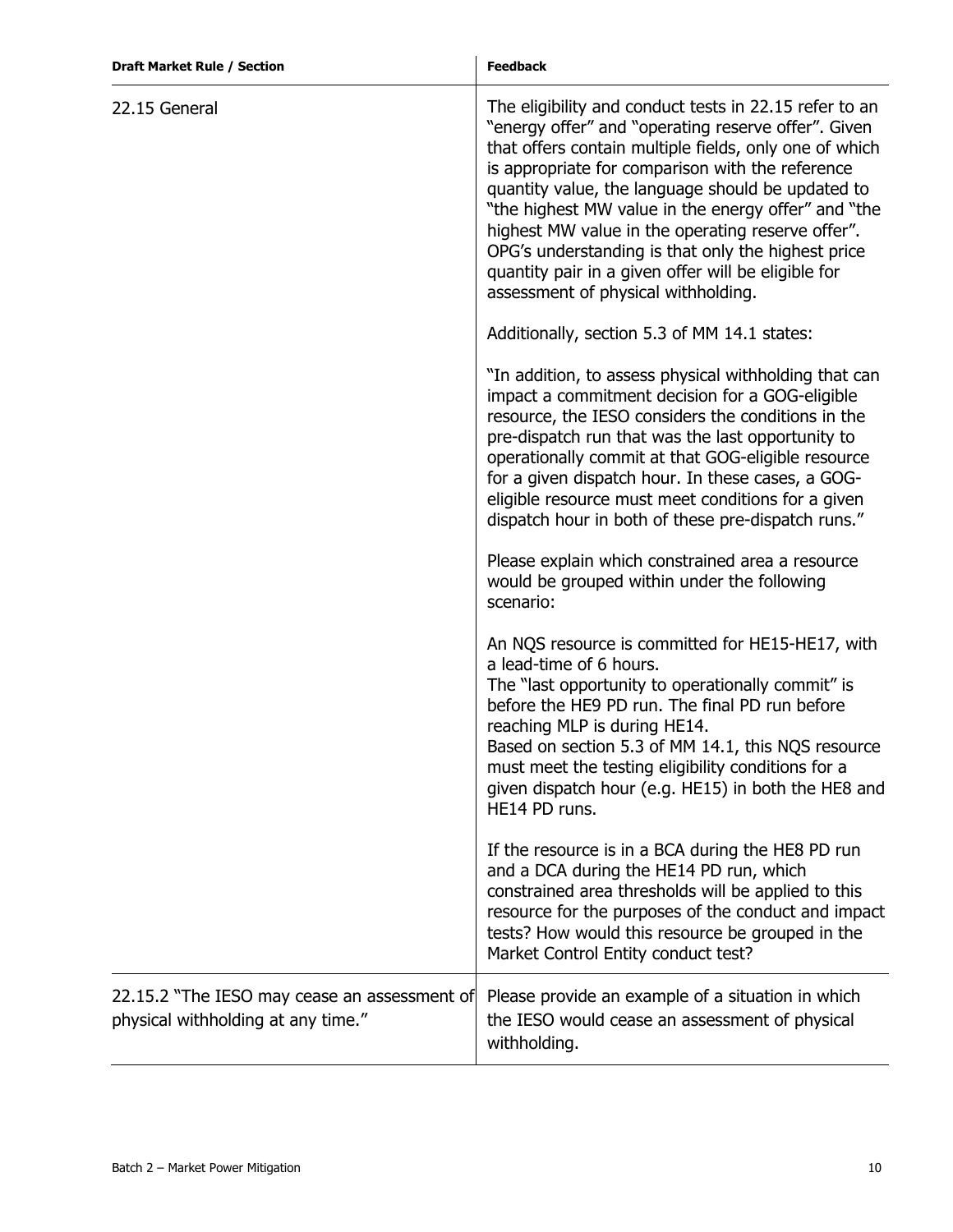| <b>Draft Market Rule / Section</b>                                                                                                                                                                                                                                                                   | <b>Feedback</b>                                                                                                                                                                                                                                                                                                                                                                                                |
|------------------------------------------------------------------------------------------------------------------------------------------------------------------------------------------------------------------------------------------------------------------------------------------------------|----------------------------------------------------------------------------------------------------------------------------------------------------------------------------------------------------------------------------------------------------------------------------------------------------------------------------------------------------------------------------------------------------------------|
| 22.15.3.2 "had a day-ahead market or a real-<br>time market locational marginal price for<br>energy greater than \$25/MWh and the market<br>control entity for physical withholding for that<br>resource was associated with resources that<br>can supply at least 10 MW of energy in<br>aggregate," | In the real-time market, does the entire hour need<br>to have a locational marginal price greater than<br>\$25/MWh, or will a resource trigger the condition if a<br>single interval meets 22.15.3.2?                                                                                                                                                                                                          |
|                                                                                                                                                                                                                                                                                                      | The requirement that resources "can supply at least<br>10 MW" is unclear. How will the IESO assess how<br>much energy a resource can supply? Will resources<br>on outage be considered able to supply energy? If<br>this assessment is based on the aggregate reference<br>quantity of the resources, this should be specified.<br>Note that this comment applies to 22.15.3.1,<br>22.15.10.1, and 22.15.10.2. |
|                                                                                                                                                                                                                                                                                                      | The phrase "market control entity for physical<br>withholding was associated with resources" is<br>unclear, as the term "associated" is unspecific. A<br>reference to section 22.9 may help improve clarity.                                                                                                                                                                                                   |
| 22.15.3.3 & 22.15.3.4 "one of<br>the transmission constraints that defines that<br>narrowly constrained area was binding;"<br>"one of<br>the transmission constraints that defines that<br>dynamic constrained area was binding;"                                                                    | Please explain how the IESO will assess whether a<br>transmission constraint is "binding".                                                                                                                                                                                                                                                                                                                     |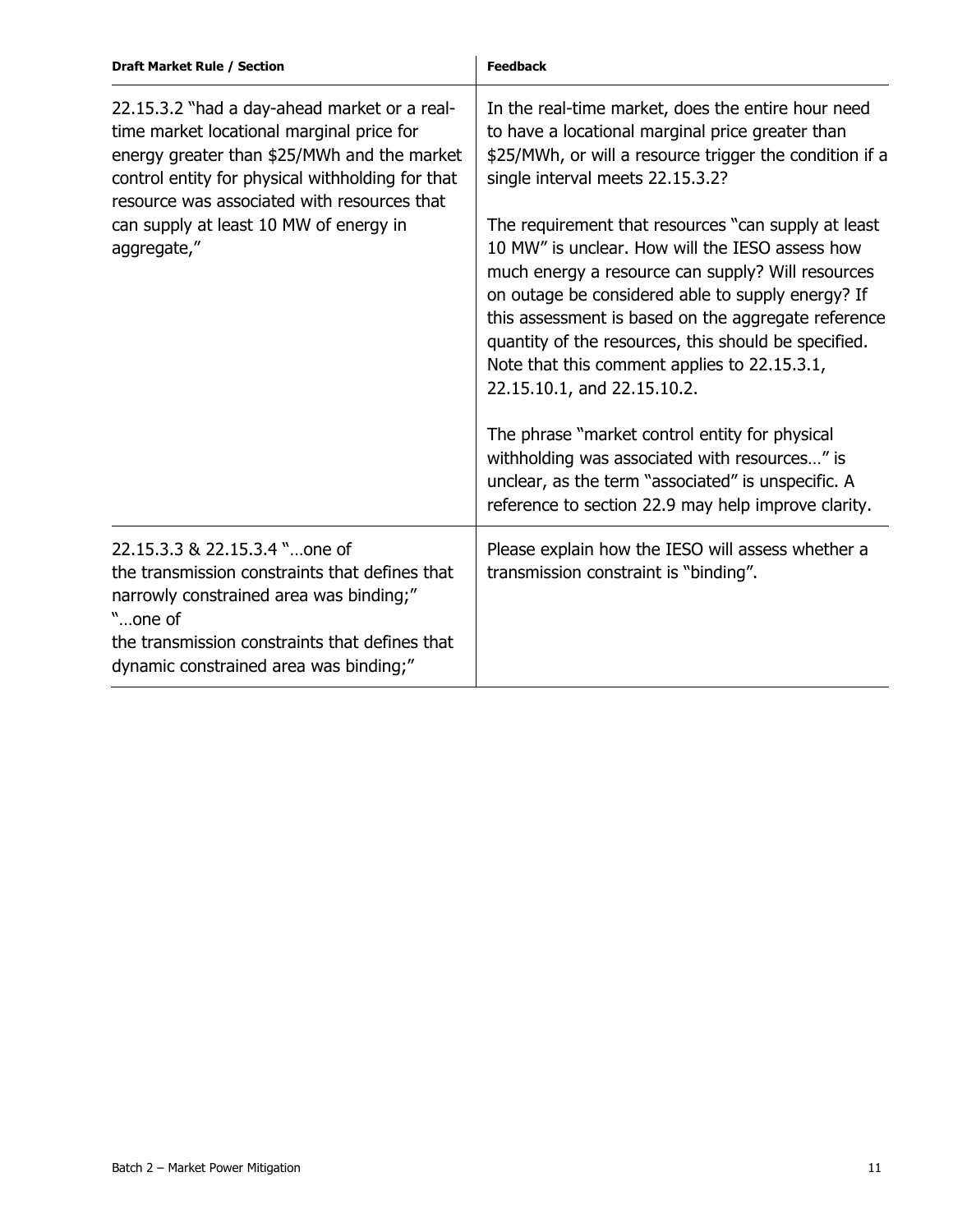| <b>Draft Market Rule / Section</b>                                                                                                                                                                                                                                                                                                                                                                     | <b>Feedback</b>                                                                                                                                                                                                                                                                                                                                                                                                                                                                                     |
|--------------------------------------------------------------------------------------------------------------------------------------------------------------------------------------------------------------------------------------------------------------------------------------------------------------------------------------------------------------------------------------------------------|-----------------------------------------------------------------------------------------------------------------------------------------------------------------------------------------------------------------------------------------------------------------------------------------------------------------------------------------------------------------------------------------------------------------------------------------------------------------------------------------------------|
| 22.15.4.1.2 "the registered market participant<br>for that resource and every other resource with<br>which that resource shares a market control<br>entity for physical withholding that met the<br>same condition in section 22.15.3.3 or<br>22.15.3.4 submitted energy offers that were, in<br>the aggregate, lower than 5 MW below those<br>resources' aggregate reference quantity values;<br>or'' | The August 2021 drafting of MM 14.1 stated that<br>only resources located in the same dynamically or<br>narrowly constrained area would be assessed as an<br>"aggregate" according to 22.15.4.1.2. Updates to<br>14.1 in this second draft significantly broaden the<br>scope of eligibility to any resource under the same<br>MCEPW that is located within any constrained area<br>of the same type.                                                                                               |
|                                                                                                                                                                                                                                                                                                                                                                                                        | Given the fact that constrained areas represent<br>distinct regions in which transmission limitations<br>could give local generators increased ability to<br>exercise market power, OPG fails to see how<br>resources located in entirely different constrained<br>areas should be assessed together under the more<br>restrictive MCE conduct test. OPG proposes that the<br>wording originally proposed by the IESO in MM 14.1<br>section 5.4 is restored and Chapter 7 section 22.15<br>aligned. |
| 22.15.5 "A registered market participant for a<br>resource that did not submit an energy offer for<br>a dispatch hour in the day-ahead market or<br>real-time market shall be deemed to have<br>submitted an energy offer of 0 MW in that<br>market for the purposes of the conduct test set<br>out in this section."                                                                                  | In the event that a resource generated energy<br>without having submitted offers, how would the<br>conduct and impact tests for physical withholding be<br>applied?                                                                                                                                                                                                                                                                                                                                 |
| 22.15.6 "If a resource met more than one of<br>the conditions in sections 22.15.3.3 to<br>22.15.3.6, the IESO shall apply the conduct test<br>for physical withholding with the most<br>restrictive of the conduct thresholds set out in<br>section 22.15.4."                                                                                                                                          | Please explain what is meant by "the most restrictive<br>of the conduct thresholds". How would the MCE<br>conduct tests be applied to a single resource?                                                                                                                                                                                                                                                                                                                                            |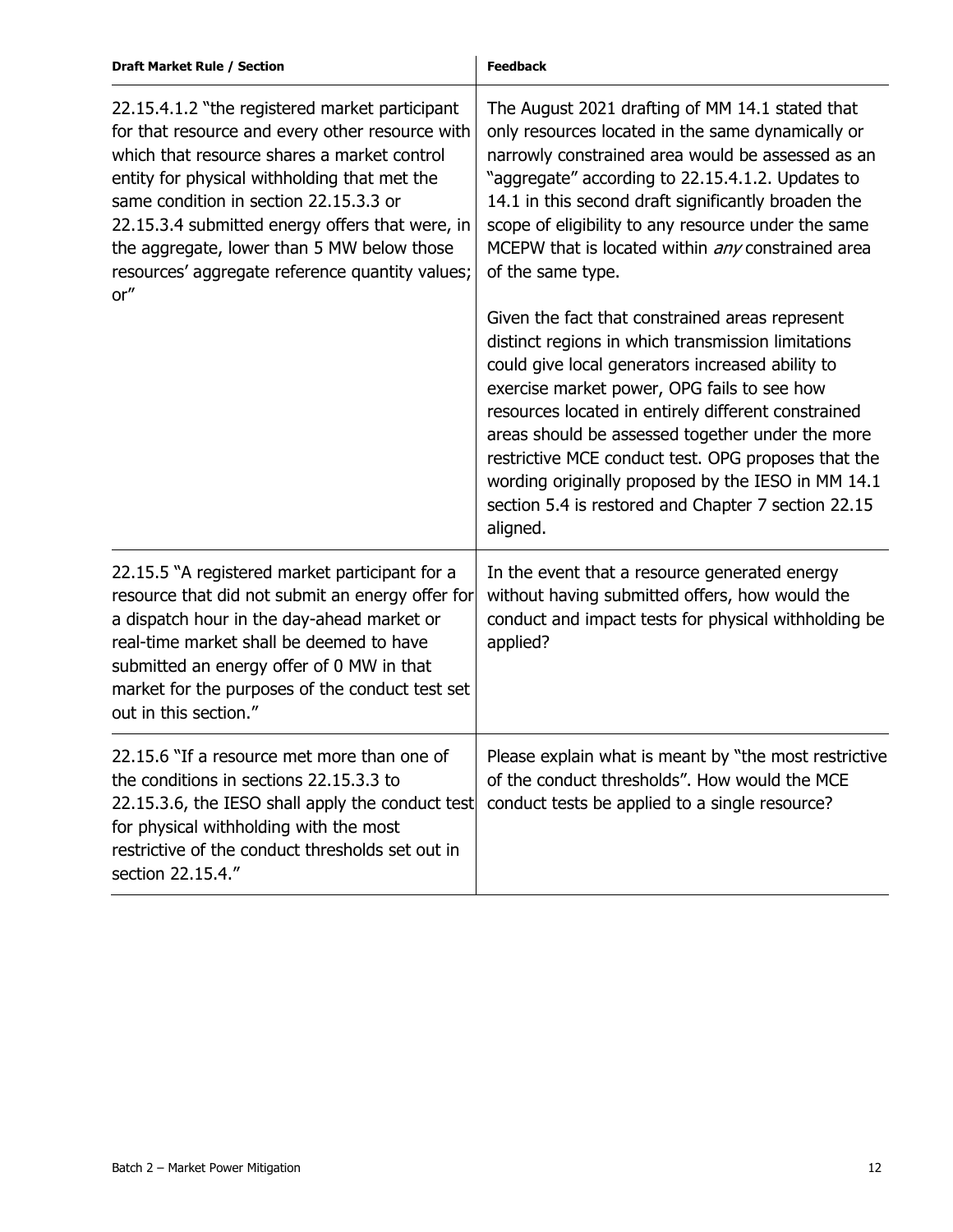| <b>Draft Market Rule / Section</b>                                                                                                                                                                                                                      | <b>Feedback</b>                                                                                                                                                                                                                                                                                            |
|---------------------------------------------------------------------------------------------------------------------------------------------------------------------------------------------------------------------------------------------------------|------------------------------------------------------------------------------------------------------------------------------------------------------------------------------------------------------------------------------------------------------------------------------------------------------------|
| 22.15.8 "The IESO shall calculate a resource's<br>simulated as-offered energy locational marginal<br>price using the same inputs as those used by<br>the relevant calculation engine to calculate that<br>resource's energy locational marginal price." | Given the financial implications of the simulated<br>locational marginal prices, MPs will need assurance<br>that the calculation is performed according to an<br>open, transparent and accurate methodology. Will<br>the IESO store all calculation engine inputs for every<br>hour-1 for each trade date? |
|                                                                                                                                                                                                                                                         | Additionally, calculation engine inputs are only a part<br>of a complex optimization process. How will the<br>IESO ensure controlled simulations that account for<br>any external variables?                                                                                                               |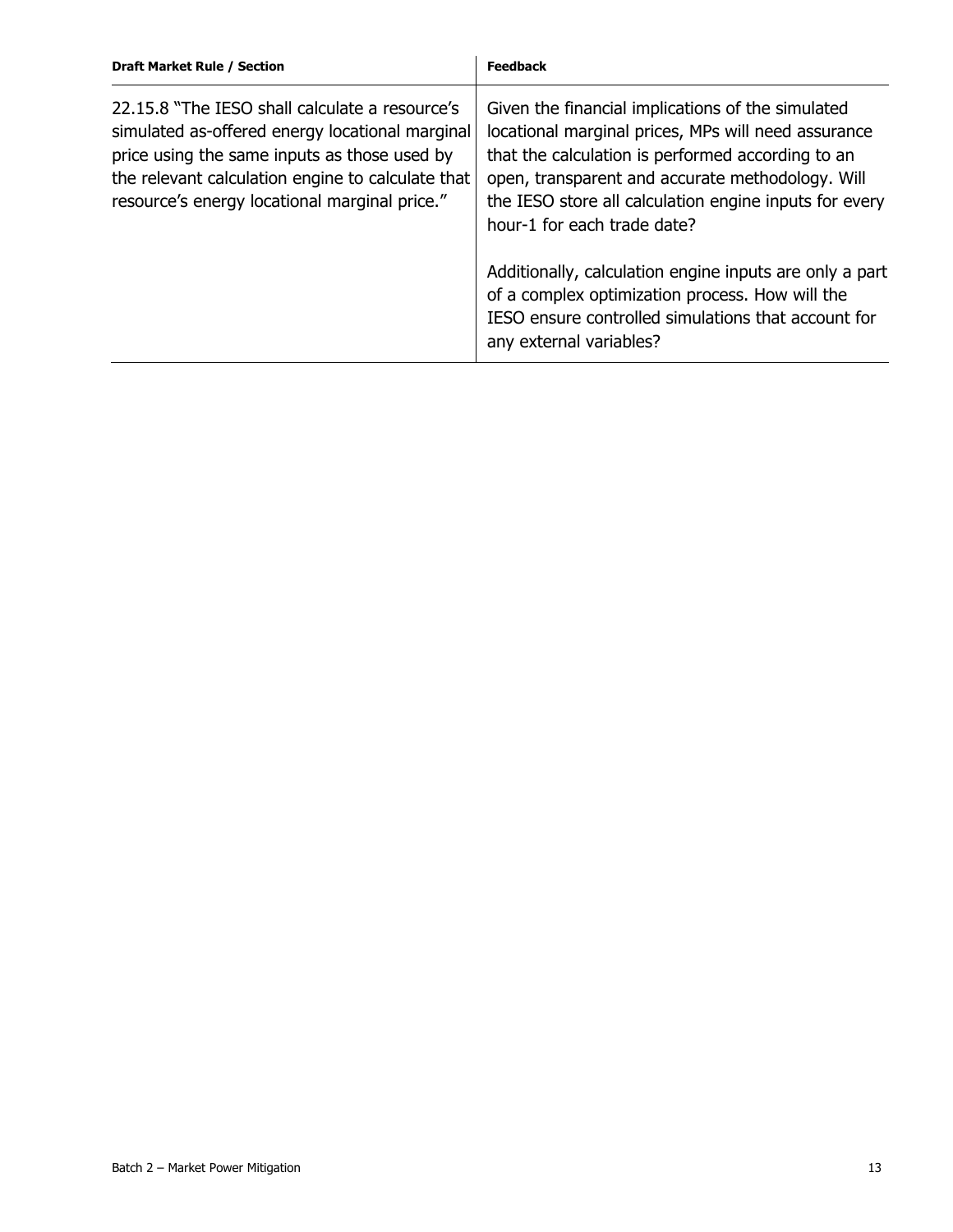22.15.9 "The IESO shall calculate a resource's simulated reference quantity energy locational marginal price by using the same inputs as those used by the relevant calculation engine to calculate the resource's simulated as-offered energy locational marginal price and replacing each energy offer that failed the conduct test applied pursuant to section 22.15.4 with the applicable reference quantities and reference levels."

How will the IESO treat non-quick start and other multi-resource commitment dispatch that may have changed as a result of a simulated quantity? In other words, how are the impacts of one simulated outcome that with multi-resource dispatch impacts treated for the assessment of a subsequent hour?

Please explain why the reference quantity energy locational marginal price uses not only the reference quantities for the resource but its reference levels. Could this approach flag a resource as having had a price impact over and above the actual impact of it having physically withheld? As an example, if a resource's offer price was above its reference level, but within the appropriate threshold, this would not trigger the economic withholding conduct test, but could contribute to the assessment of price impact for physical withholding. The implications of using both reference quantities and levels in the simulated engine runs are complex, and OPG requests examples detailing the calculation.

Please clarify whether the simulated reference quantity energy locational marginal price uses the reference quantities of:

- a) any resource that failed any of the conduct tests in 22.15.4;
- b) any resource that failed the same conduct test as the resource being tested;
- c) any resource that failed any of the conduct tests and had the same MCEPW as the resource being tested;
- d) any resource that failed the same conduct test and had the same MCEPW as the resource being tested; or
- e) only the resource being tested.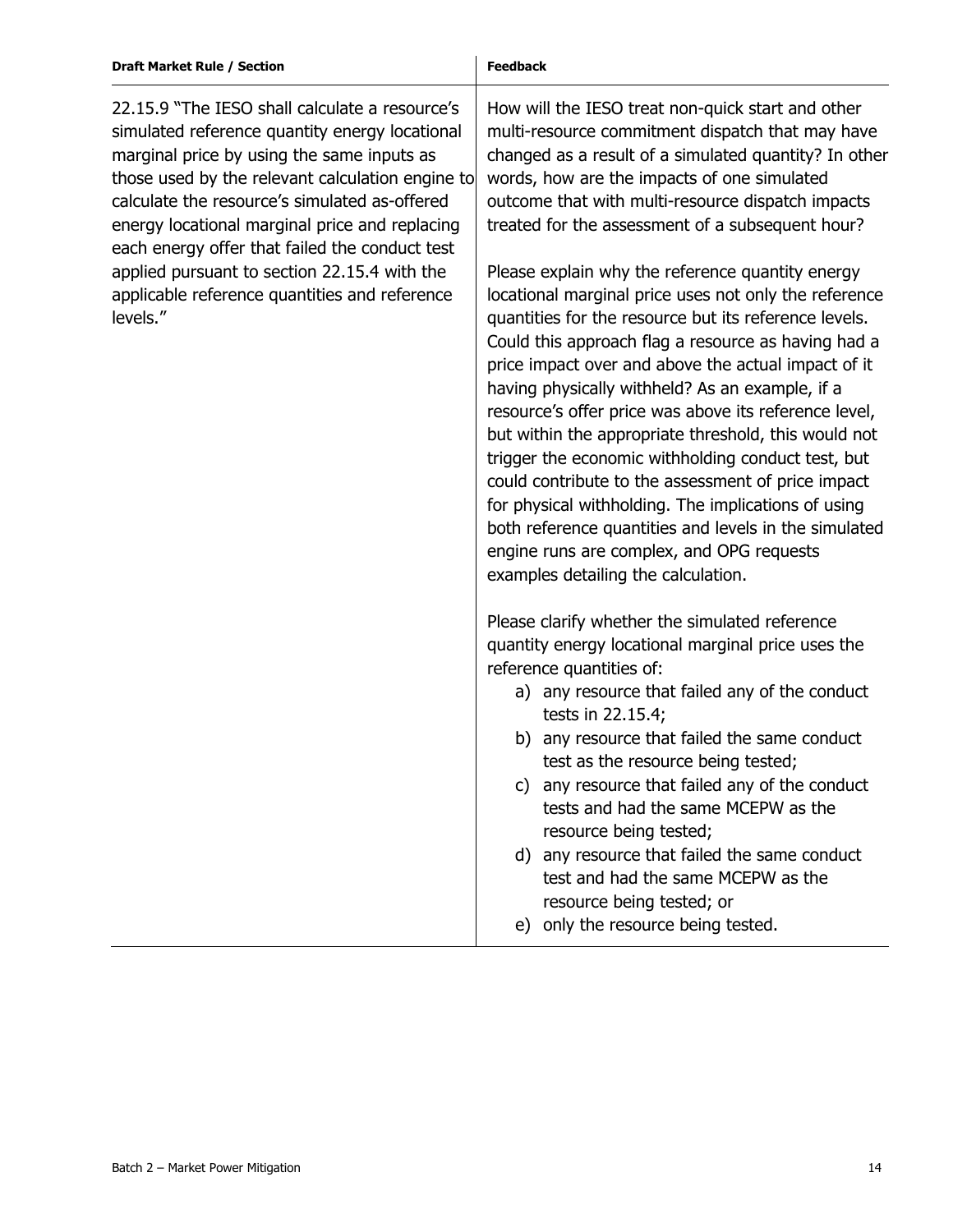| <b>Draft Market Rule / Section</b>                                                                                                                                                                                        | <b>Feedback</b>                                                                                                                                                                                                                                                                                                                                                                                                                                                                                                                                                                                                                                                                                                                          |
|---------------------------------------------------------------------------------------------------------------------------------------------------------------------------------------------------------------------------|------------------------------------------------------------------------------------------------------------------------------------------------------------------------------------------------------------------------------------------------------------------------------------------------------------------------------------------------------------------------------------------------------------------------------------------------------------------------------------------------------------------------------------------------------------------------------------------------------------------------------------------------------------------------------------------------------------------------------------------|
| 22.15.10 "The IESO may test an offer for<br>operating reserve of a registered market<br>participant for a resource for physical<br>withholding of operating reserve if the<br>resource"                                   | Are the conduct tests applied to each of the three<br>operating reserve markets?<br>Section 3.6.2 of the MPM Detailed Design states that<br>"When a particular class of operating reserve is<br>tested for market power mitigation, it includes<br>testing all offers that can satisfy that specific<br>requirement". This requirement is not specified in<br>the rules.<br>Additionally, the ability of higher quality classes of<br>OR to satisfy requirements of lower quality classes<br>should be included. As an example, if a resource has<br>a 10N OR reference quantity value of 30 MW, and a<br>10S OR reference quantity value of 15 MW, offers of<br>45 MW (10S) and 0 MW (10N) should not fail the<br>conduct test for 10N. |
| 22.15.10.3 "the offer for operating reserve was<br>below the resource's reference<br>quantity value and the operating reserve<br>locational marginal price for the<br>resource exceeded \$15/MW"                          | This section should be revised to specify that the<br>class of operating reserve is considered in the<br>assessment. A possible clarification: "the offer<br>quantity for a given operating reserve class was<br>below the resource's reference quantity value and<br>the operating reserve class's locational marginal<br>price"                                                                                                                                                                                                                                                                                                                                                                                                        |
| 22.15.18.1 "Notices issued pursuant to this<br>section shall be issued no later<br>than 180 days following the dispatch day in<br>which the offer was submitted that failed the<br>impact test for physical withholding." | Offers submitted in the RTM on a given day could be<br>related to two different dispatch days. As an<br>example, offers submitted on January 1 <sup>st</sup> could be<br>for either January $1st$ or January $2nd$ . Given that<br>22.15.18.1 states the notice will be issued 180 days<br>following the day the offer was submitted, please<br>confirm that notices relating to offers submitted for<br>different dispatch days could be issued on the same<br>day.                                                                                                                                                                                                                                                                     |
|                                                                                                                                                                                                                           | Additionally, will two hours within the same day be<br>treated as separate instances of physical withholding<br>for the purposes of the persistence multiplier?                                                                                                                                                                                                                                                                                                                                                                                                                                                                                                                                                                          |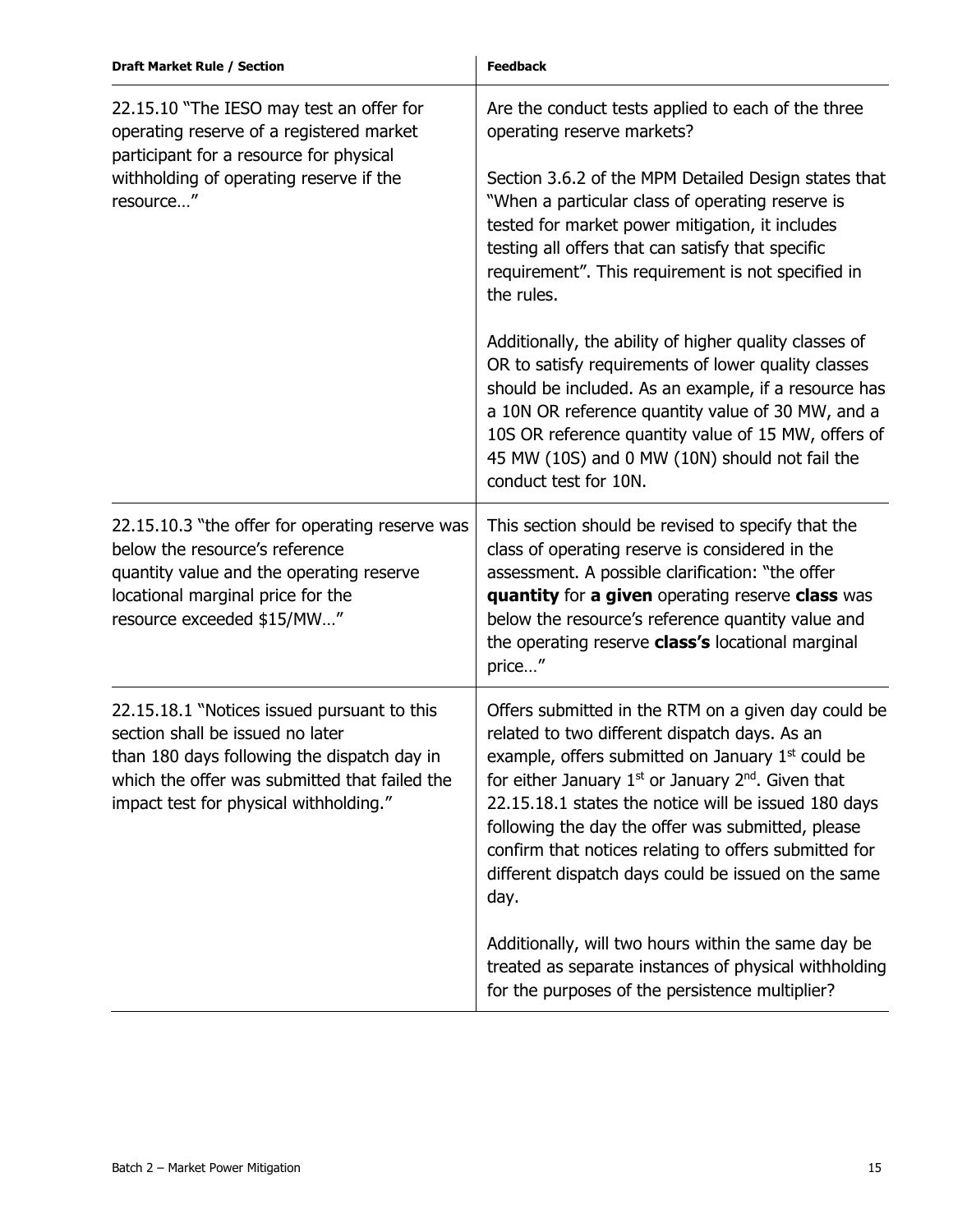| <b>Draft Market Rule / Section</b>                                                                                                                                                                                                                                                                                                                                                                                                                                                                                                                                                                                                                                                                                                  | <b>Feedback</b>                                                                                                                                                                                                                                                                                                                                                                                                                                                                                                                                                                                           |
|-------------------------------------------------------------------------------------------------------------------------------------------------------------------------------------------------------------------------------------------------------------------------------------------------------------------------------------------------------------------------------------------------------------------------------------------------------------------------------------------------------------------------------------------------------------------------------------------------------------------------------------------------------------------------------------------------------------------------------------|-----------------------------------------------------------------------------------------------------------------------------------------------------------------------------------------------------------------------------------------------------------------------------------------------------------------------------------------------------------------------------------------------------------------------------------------------------------------------------------------------------------------------------------------------------------------------------------------------------------|
| 22.15.20 "Up to 45 days after issuance of the<br>notice specified in section 22.15.18, the market<br>participant may submit to the IESO a request<br>that the IESO determine an alternative<br>reference quantity value for the relevant<br>resource during"                                                                                                                                                                                                                                                                                                                                                                                                                                                                        | As written the rules place no obligation on the IESO<br>to review the documents provided by the participant.<br>Participants should also have the opportunity to<br>represent their opinion of the reference quantity,<br>rather than simply presenting documentation. A<br>potential revision to the section might be "the<br>market participant may submit to the IESO a<br>proposal for an alternate reference quantity<br>value, which the IESO shall review within five<br>business days"<br>Will a proposal received pursuant to 22.15.20 be<br>considered differently if the reference quantity in |
|                                                                                                                                                                                                                                                                                                                                                                                                                                                                                                                                                                                                                                                                                                                                     | question had previously been subject to the<br>independent review process?                                                                                                                                                                                                                                                                                                                                                                                                                                                                                                                                |
| 22.15.21 "If the IESO determines that the<br>supporting documentation demonstrates that a<br>resource was able to supply a quantity of<br>energy or operating reserve different than the<br>quantity that the resource was calculated to<br>have been able to supply using the reference<br>quantities in use during the instance of physical<br>withholding, the IESO shall determine an<br>alternative reference quantity value for the<br>resource and repeat the conduct test applied<br>pursuant to section 22.15.4 or 22.15.12 and<br>impact test applied pursuant to section 22.15.7<br>or 22.15.15, as applicable, using the alternative<br>reference quantity value in the place of the<br>applicable reference quantity." | Please explain the significance of the phrase "the<br>quantity that the resource was calculated to have<br>been able to supply using the reference quantities".<br>Does this have a different meaning than "the<br>reference quantity value"? If not, OPG suggests<br>replacing with the latter phrasing.                                                                                                                                                                                                                                                                                                 |
|                                                                                                                                                                                                                                                                                                                                                                                                                                                                                                                                                                                                                                                                                                                                     | OPG notes that it is possible that the new<br>assessment of a resource's capability may cause it to<br>no longer meet the eligibility conditions in 22.15.3.1<br>and 22.15.10.1, which state that the conduct test is<br>applied to resources that "can supply at least 10<br>MW" of energy or operating reserve. To cover the<br>case of a resource that, following the review, is<br>determined to be able to supply less than 10 MW,<br>22.15.21 should be amended to require<br>reassessment according to 22.15.3.1 and<br>22.15.10.1.                                                                |
|                                                                                                                                                                                                                                                                                                                                                                                                                                                                                                                                                                                                                                                                                                                                     | The section indicates that the conduct test will be<br>repeated, and the impact test will be repeated "as<br>applicable". OPG's interpretation is that the impact<br>test will only be performed if the conduct test has<br>been failed. Is this correct?                                                                                                                                                                                                                                                                                                                                                 |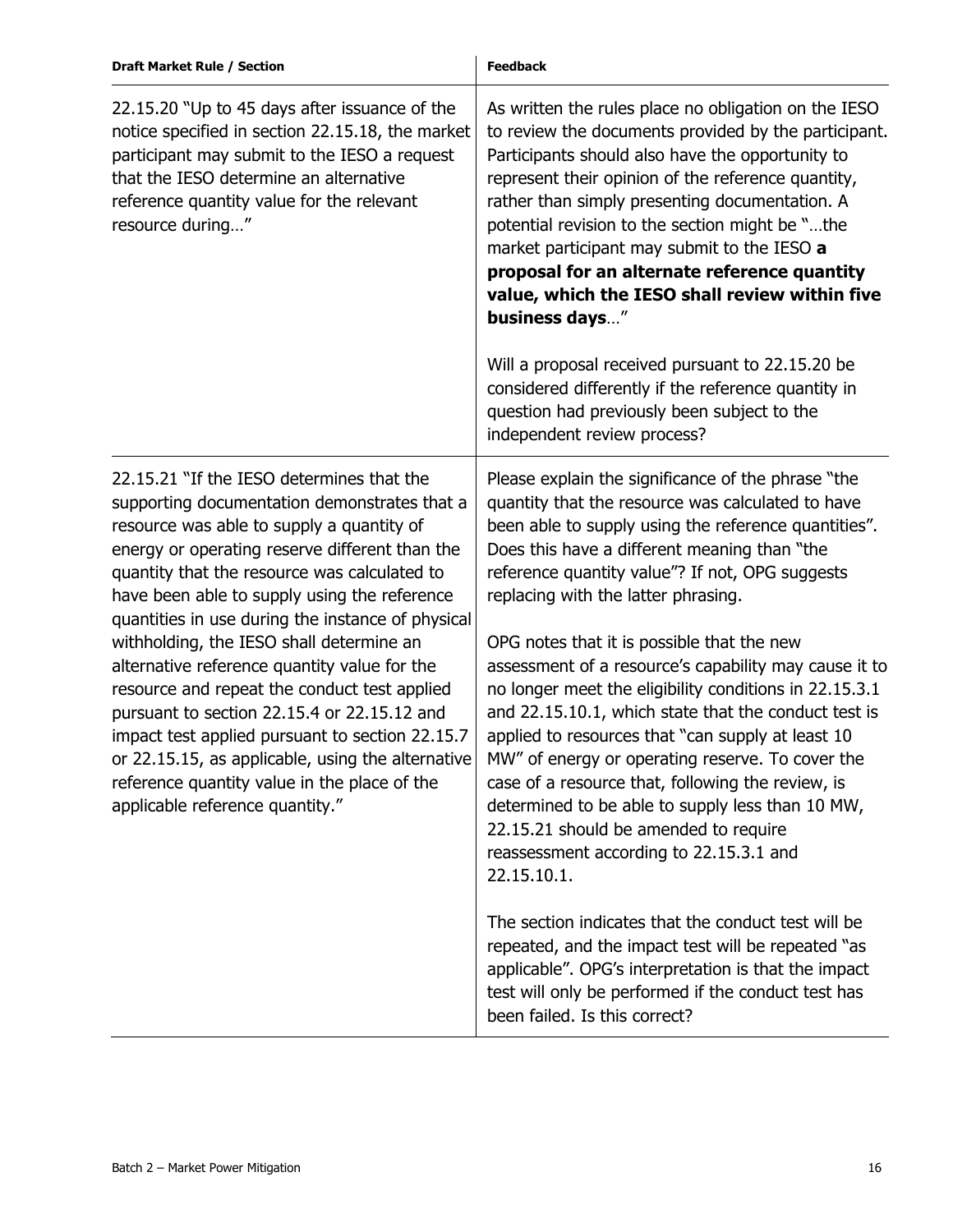| <b>Draft Market Rule / Section</b>                                                                                                                                                                                                                                                                                                                                                                                      | <b>Feedback</b>                                                                                                                                                                          |  |
|-------------------------------------------------------------------------------------------------------------------------------------------------------------------------------------------------------------------------------------------------------------------------------------------------------------------------------------------------------------------------------------------------------------------------|------------------------------------------------------------------------------------------------------------------------------------------------------------------------------------------|--|
| 22.15.24 "If a market participant does not<br>request that the IESO determine an alternative<br>reference quantity value in accordance with<br>section 22.15.20.1 or notifies the IESO that it<br>will not make such a request, the IESO shall<br>issue a second notice of physical withholding<br>within 90 days of the time period in section<br>22.15.20 elapsing or receipt of such notice, as<br>the case may be." | The section cites 22.15.20.1, but the "request"<br>referred to is outlined in 22.15.20. OPG suggests<br>revising.                                                                        |  |
| 22.15.25 "If the registered market participant<br>for a resource has submitted an energy offer or<br>offer for operating reserve that fails an impact<br>test repeated pursuant to section 22.15.21, the<br>IESO shall issue a second notice of physical<br>withholding to the market participant for the<br>resource within 90 days of the time period in<br>section 22.15.20 elapsing."                               | Sections 22.15.24 and 22.15.25 appear to be<br>redundant to one another. If OPG's view is incorrect,<br>could the IESO please explain the differences in<br>application of each section? |  |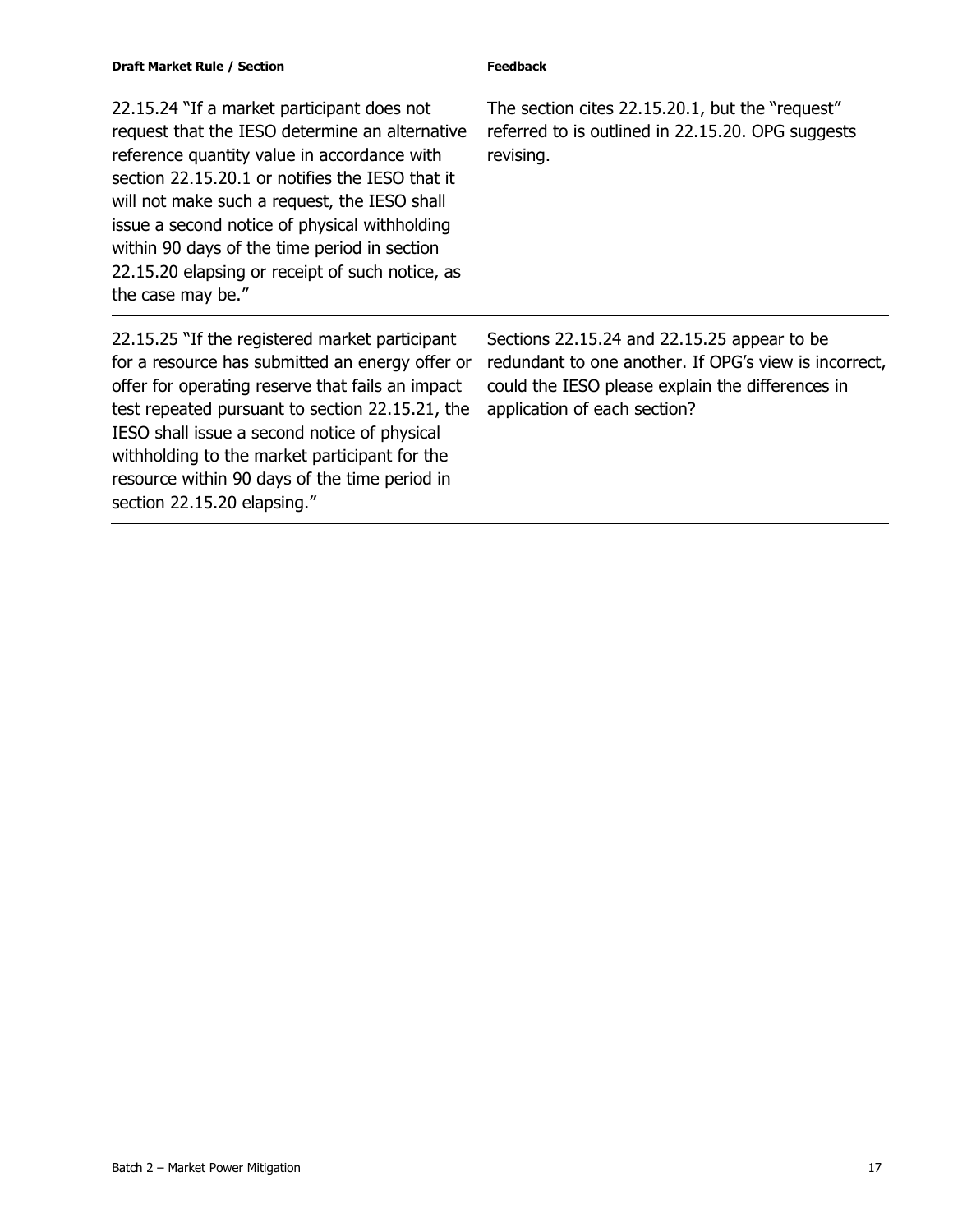| <b>Draft Market Rule / Section</b>                                                                                                                                                                                                                                                                                                                                             | <b>Feedback</b>                                                                                                                                                                                                                                                                                                                                                                                                                                                                                                                                                                                                                                                                                                                                                                                                                                                                                         |
|--------------------------------------------------------------------------------------------------------------------------------------------------------------------------------------------------------------------------------------------------------------------------------------------------------------------------------------------------------------------------------|---------------------------------------------------------------------------------------------------------------------------------------------------------------------------------------------------------------------------------------------------------------------------------------------------------------------------------------------------------------------------------------------------------------------------------------------------------------------------------------------------------------------------------------------------------------------------------------------------------------------------------------------------------------------------------------------------------------------------------------------------------------------------------------------------------------------------------------------------------------------------------------------------------|
| 22.15.26 "A second notice of physical<br>withholding shall set out the settlement charge<br>relating to the instance of physical withholding<br>specified in the notice and, if applicable,<br>additional information regarding the conduct<br>test and impact test. The settlement charge<br>applied shall be determined in accordance with<br>the applicable market manual." | The section states that additional information<br>regarding the conduct and impact tests will be<br>presented "if applicable". OPG suggests that<br>information regarding the tests shall always be<br>applicable and should always be provided to the<br>participant.<br>Given that the charge will relate to a dispatch day                                                                                                                                                                                                                                                                                                                                                                                                                                                                                                                                                                           |
|                                                                                                                                                                                                                                                                                                                                                                                | approximately 315 days previously, on which<br>settlement statement will the charge be issued?                                                                                                                                                                                                                                                                                                                                                                                                                                                                                                                                                                                                                                                                                                                                                                                                          |
|                                                                                                                                                                                                                                                                                                                                                                                | The notice of physical withholding is issued to the<br>market participant, but the persistence multiplier is<br>applied broadly based on previous second notices<br>issued to any resources under the same Market<br>Control Entity for Physical Withholding. Without<br>communicating with other market participants under<br>the same control entity, participants are unable to<br>verify that a persistence multiplier was correctly<br>applied. As an example, if Gen A and Gen B are both<br>under the same MCEPW, and Gen B receives a<br>second notice of physical withholding that applies a<br>persistence multiplier of 2, Gen B would need to<br>verify that Gen A was previously issued a second<br>notice in order to verify the accuracy of the<br>persistence multiplier.<br>Finally, the section references the applicable market<br>manual. A reference to Chapter 9: Settlements may |
|                                                                                                                                                                                                                                                                                                                                                                                | also be appropriate in this situation.                                                                                                                                                                                                                                                                                                                                                                                                                                                                                                                                                                                                                                                                                                                                                                                                                                                                  |
| 22.16.3 "When determining day-ahead market<br>energy offer intertie reference levels for a<br>market participant for a boundary entity<br>resource, the IESO shall consider all the<br>dispatch hours in the 90 days prior to the<br>dispatch day"                                                                                                                             | The previous section, 22.16.2 states that hours will<br>be assessed in two groups (roughly on-peak and off-<br>peak), whereas 22.16.3 says "the IESO shall<br>consider all the dispatch hours" OPG suggests<br>revising this section to "all the dispatch hours<br>determined pursuant to 22.16.2"                                                                                                                                                                                                                                                                                                                                                                                                                                                                                                                                                                                                      |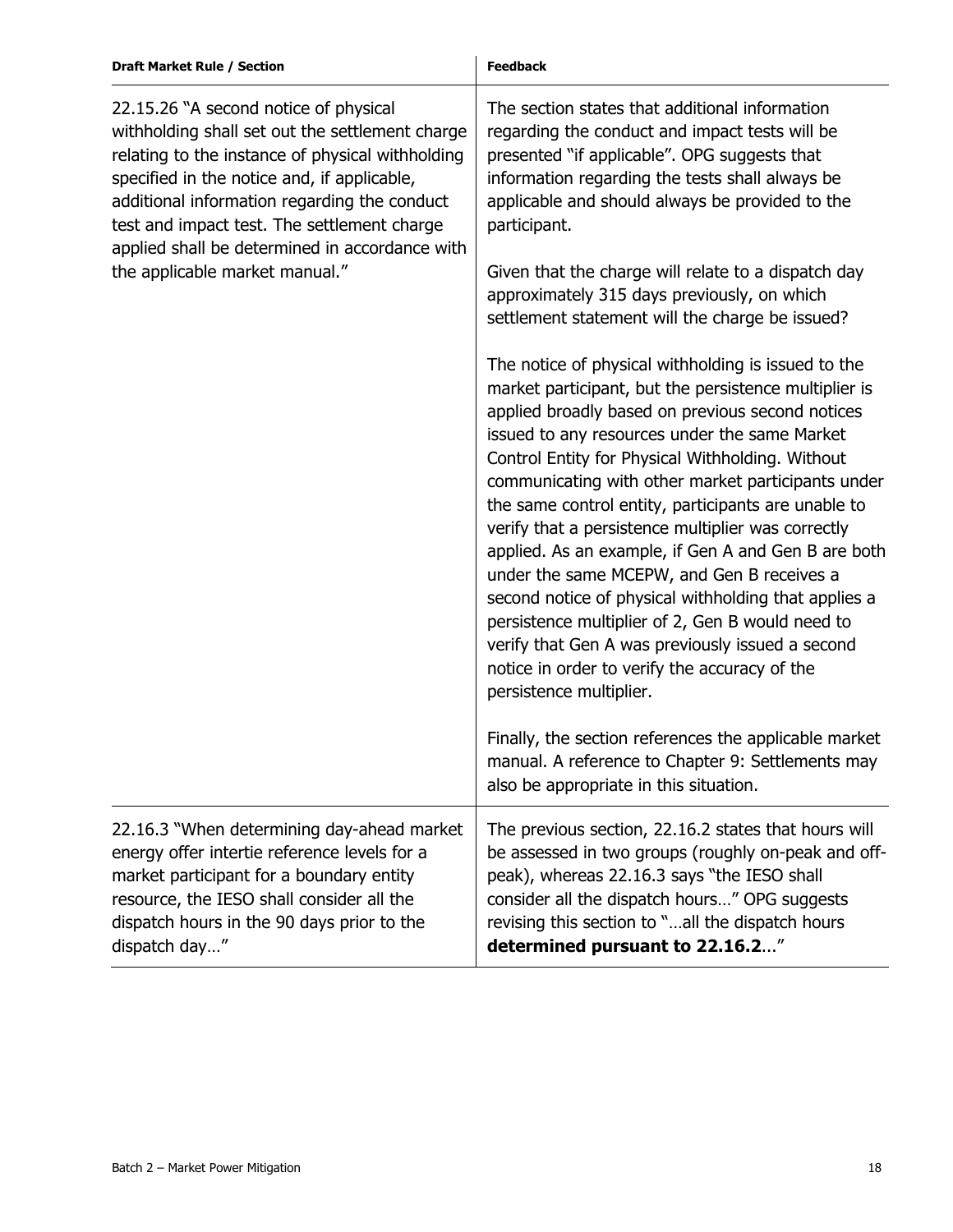| <b>Draft Market Rule / Section</b>                                                                                                                                                                                                                                                                                                                                                   | <b>Feedback</b>                                                                                                                                                                                                                                                                                                                                                                                                                                                                                                                                                                                                      |
|--------------------------------------------------------------------------------------------------------------------------------------------------------------------------------------------------------------------------------------------------------------------------------------------------------------------------------------------------------------------------------------|----------------------------------------------------------------------------------------------------------------------------------------------------------------------------------------------------------------------------------------------------------------------------------------------------------------------------------------------------------------------------------------------------------------------------------------------------------------------------------------------------------------------------------------------------------------------------------------------------------------------|
| 22.16.5 " its day-ahead market energy offer<br>intertie reference level for a boundary entity<br>resource for a particular dispatch hour on a<br>particular dispatch day shall be the unweighted<br>average of the price contained in all energy<br>offers submitted by that market participant for<br>that boundary entity resource that met the<br>conditions in section 22.16.3." | Does section 22.16.5 include all offer laminations<br>submitted in a given hour, or only the highest?<br>Lower laminations may be priced far below \$0/MWh,<br>leading to unreasonably low "unweighted averages"<br>of offers.<br>OPG would appreciate an example outlining this<br>calculation and its application to tests for economic<br>withholding. Ideally, the example would highlight an<br>instance in which energy prices (and therefore<br>intertie bids) in the 90 days previous were lower<br>than the energy prices on the day being assessed<br>(approx. \$15/MWh for the 90 days prior, followed by |
|                                                                                                                                                                                                                                                                                                                                                                                      | a high demand day with \$90/MWh energy prices).                                                                                                                                                                                                                                                                                                                                                                                                                                                                                                                                                                      |
| 22.16.15                                                                                                                                                                                                                                                                                                                                                                             | In general, 22.16.15 does not distinguish between<br>the two types of operating reserve eligible for<br>intertie bids (30R and 10N).                                                                                                                                                                                                                                                                                                                                                                                                                                                                                 |
| 22.17.2 "The IESO may cease the assessment<br>of intertie economic withholding at any time."                                                                                                                                                                                                                                                                                         | Under what circumstances would the IESO cease to<br>assess intertie economic withholding? Does this<br>apply to the overall assessment framework, or only<br>to a specific instance?                                                                                                                                                                                                                                                                                                                                                                                                                                 |
| 22.17.7 "An energy offer or energy bid<br>submitted by a registered market participant for<br>a boundary entity resource shall fail the impact<br>test if the boundary entity resource's simulated<br>as-offered energy locational marginal price"                                                                                                                                   | The section implies that there is only one simulated<br>as-offered energy locational marginal price, covering<br>both the day-ahead and real-time markets. OPG<br>suggests including the phrase "as applicable" to<br>improve clarity.                                                                                                                                                                                                                                                                                                                                                                               |
| 22.18.3.1                                                                                                                                                                                                                                                                                                                                                                            | This section should end with the word "or" to specify<br>that meeting any of 22.18.3.1-3 is sufficient to<br>trigger 22.18.3.                                                                                                                                                                                                                                                                                                                                                                                                                                                                                        |

### Chapter 11 Definitions